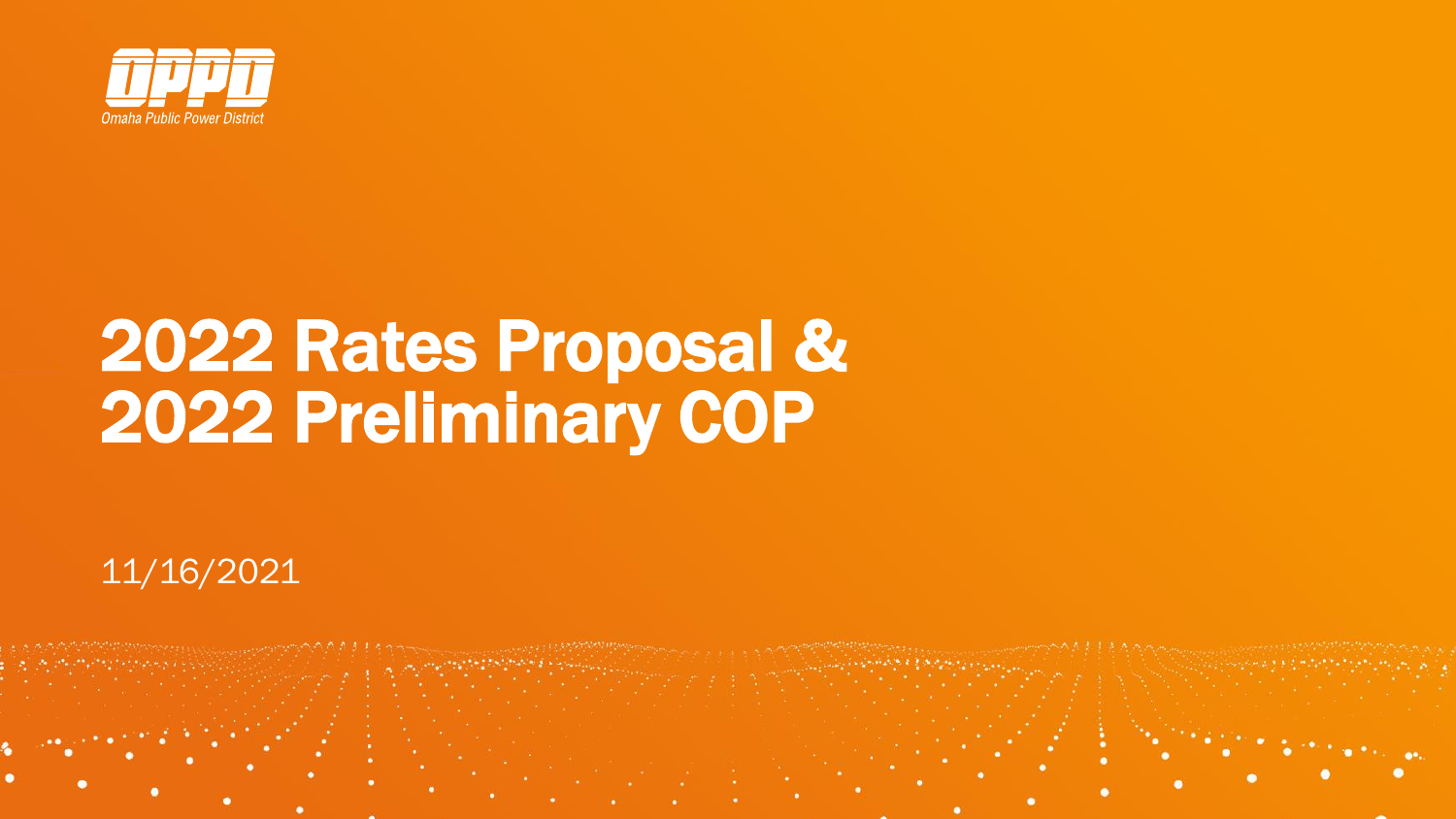

# Preliminary 2022 Corporate Operating Plan (COP)

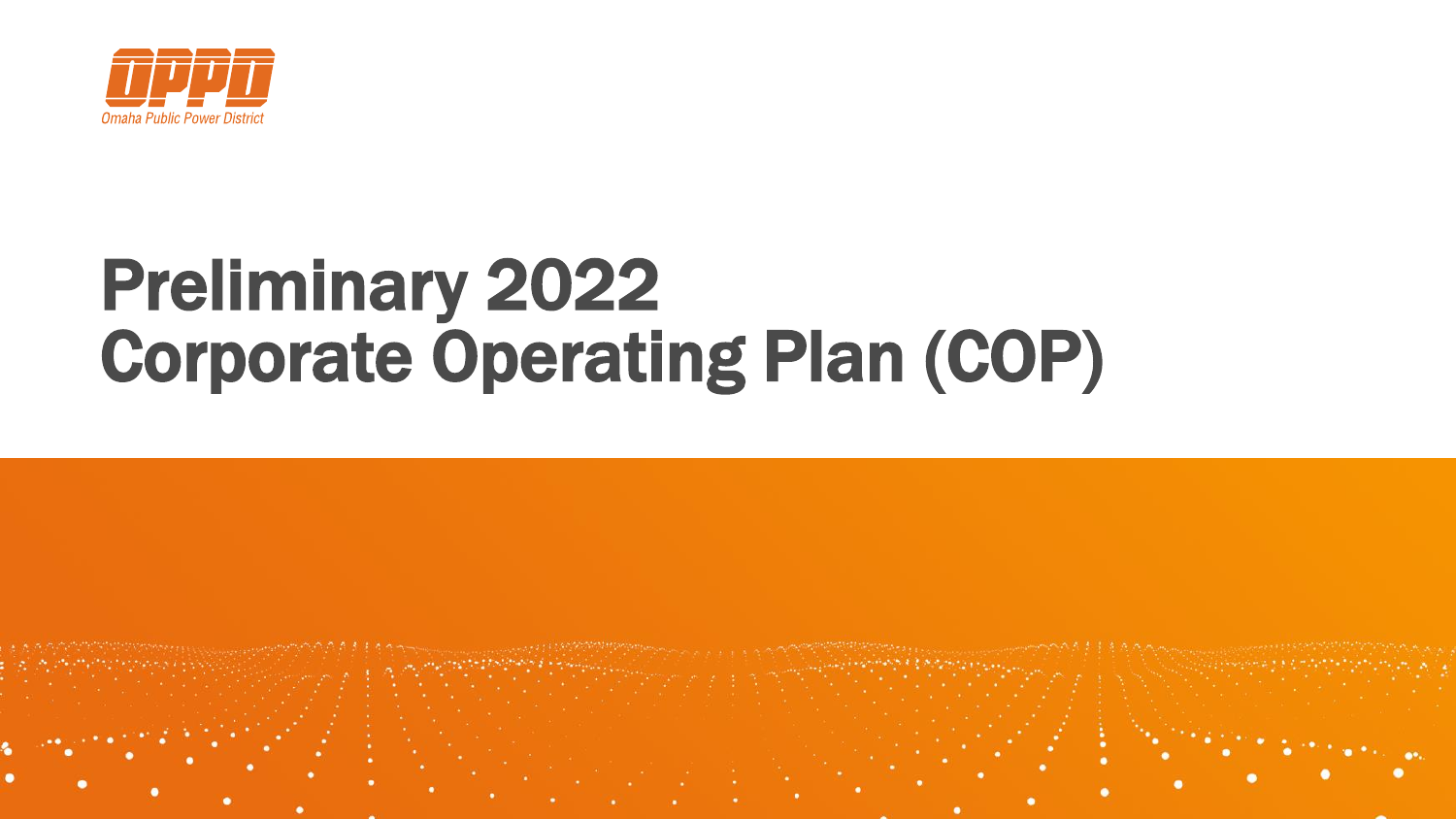## Assumptions

#### Revenue Adjustments

- The 2022 Preliminary COP assumes an average retail rate increase across customer classes of 2.5%
- No change in the fuel and purchase power factor and adjusting the fuel and purchase power base rate in accordance with proposed rate update

#### Retail Energy Sales (MWh)

- 5.3% increase from 2021 budget
- 5.5% increase from 2021 projected

#### Wholesale Revenue (Dollars)

- 4.1% decrease from 2021 budget
- 57.4% decrease from 2021 projected

#### Purchase Power (Dollars)

- 2.8% increase from 2021 budget
- 41.1% decrease from 2021 projected

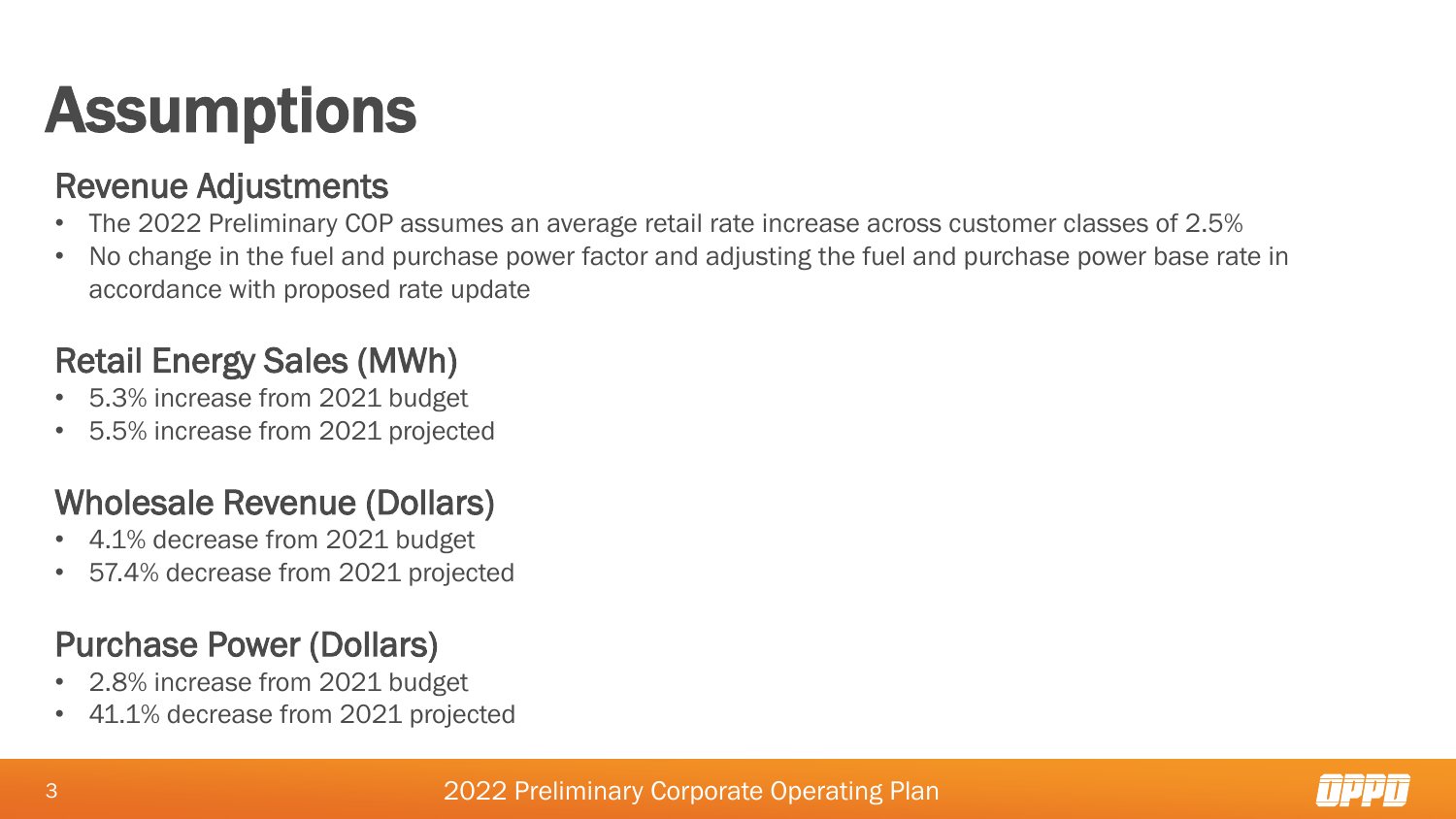# Assumptions

#### **Expenditures**

- Capital, operating and maintenance expenditures are planned to maintain system reliability and future load growth
- Total 2022 budgeted expenditures of \$1.8 billion

#### Financing

- Revenue bonds with net proceeds of \$364 million are included in the 2022 budget
- The proceeds of these bonds are expected to be used for paying or reimbursing capital expenditures and refunding a portion of the outstanding commercial paper program

#### Fort Calhoun Station

- Budgeted contributions to the decommissioning trust fund of \$139 million
- Budgeted decommissioning expenditures from the trust fund of \$151 million
- Budgeted Restart & Recovery amortization of \$15 million

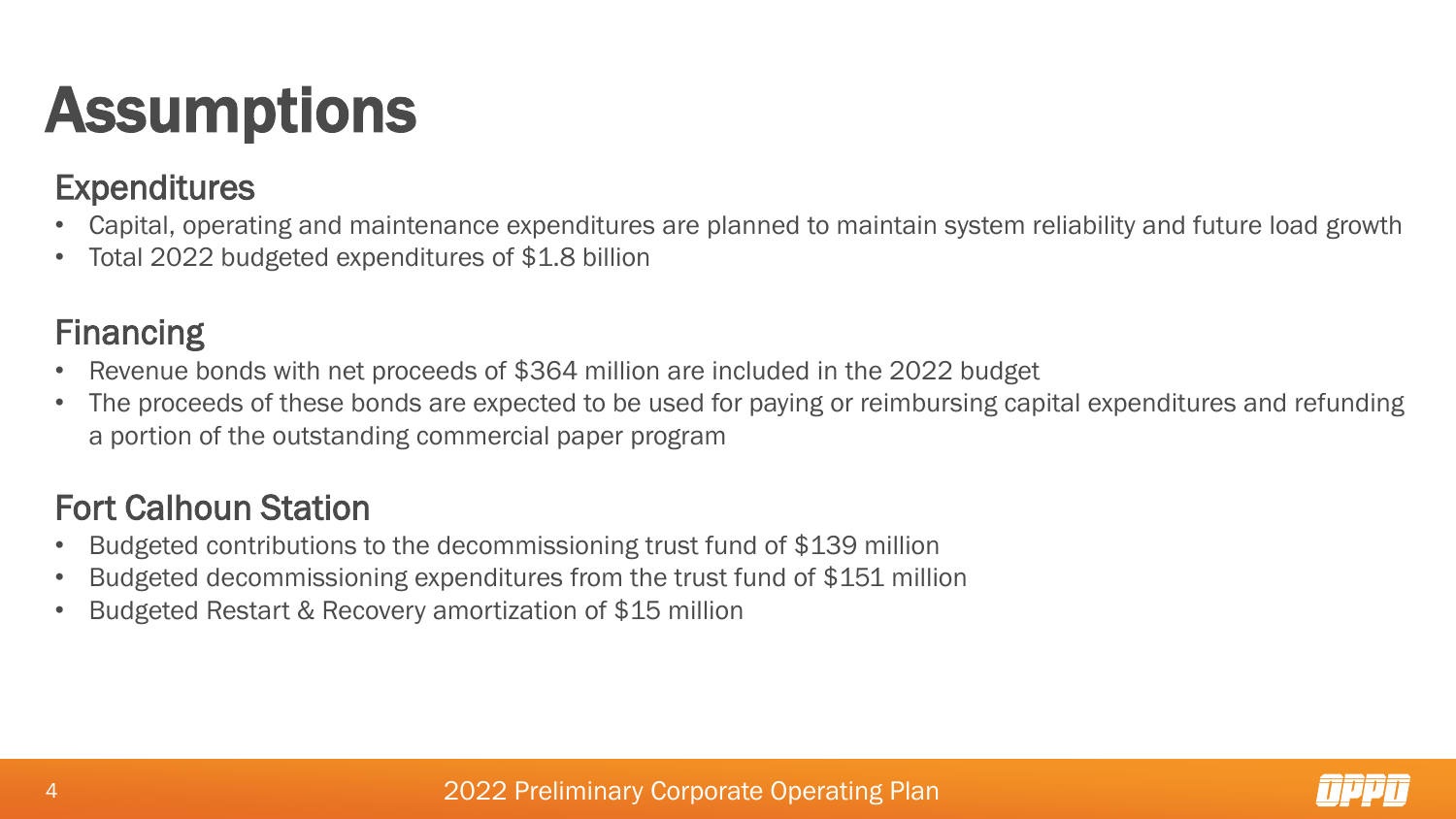## Assumptions

#### Reserves

• No budgeted funding or withdrawal from the Rate Stabilization or Decommissioning and Benefit Reserve Accounts, planned for 2022

#### 2022 Budgeted Major Baseload Outages

- Nebraska City Station Unit Number 1
- North Omaha Station Unit Number 4
- North Omaha Station Unit Number 5

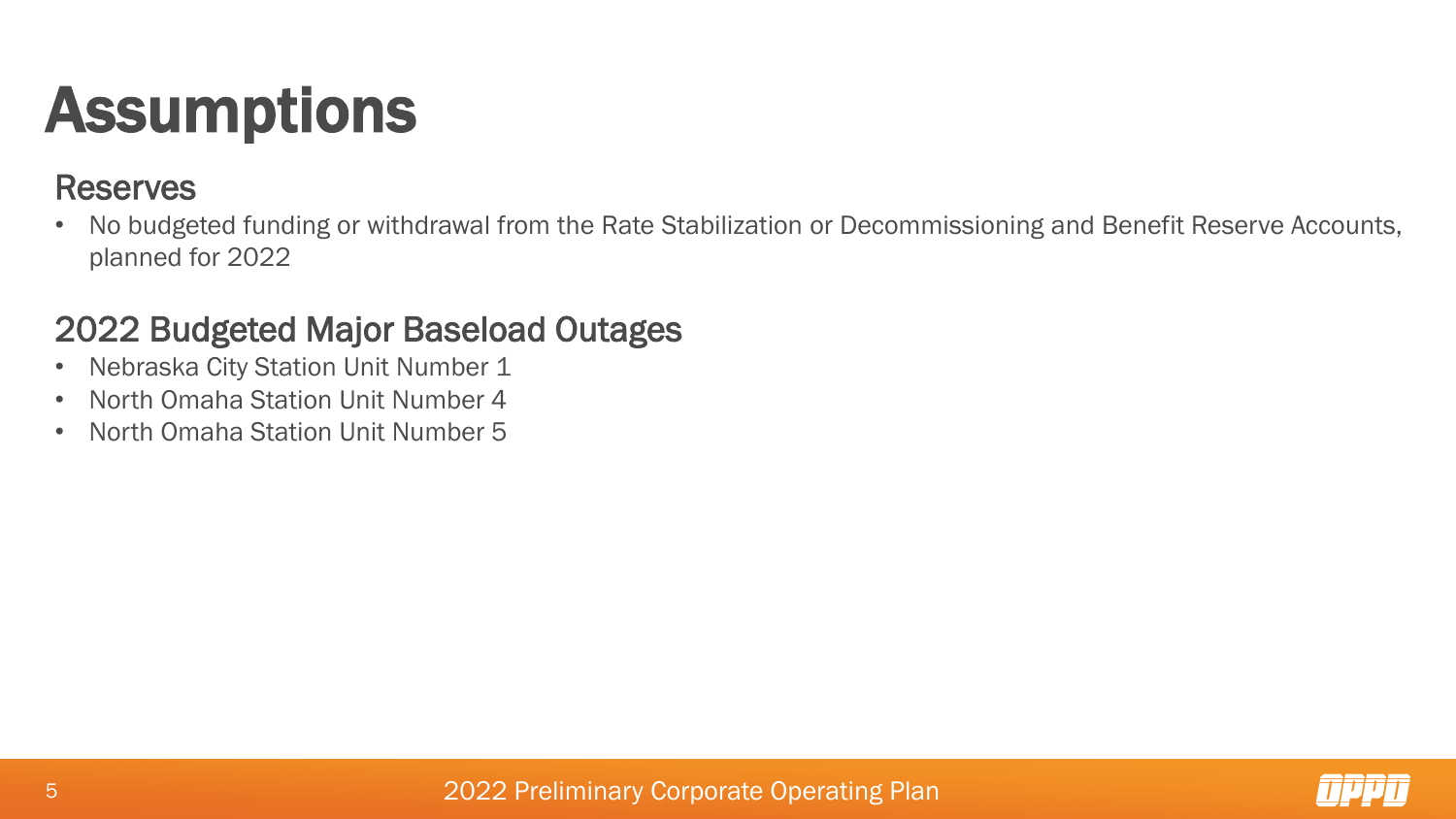# Rate Increase Drivers

#### Strategic Transformation Increases O&M:

- Technology, Property and Preparedness:
	- ̶ Technology Platform Strategic Initiative
	- Evaluating the District's facilities for the future workforce
- Customer Service:
	- ̶ Customer Engagement for the Future Strategic Initiative
	- ̶ Pilot project regarding energy burden project solutions
- **Energy Delivery:** 
	- ̶ Electrical Systems Evaluation & Modernization Strategic Initiative
	- Asset Health Monitoring Program to better manage and reduce asset failures
	- ̶ Hiring of new team members to keep up with large infrastructure projects
	- ̶ All-time highest vegetation management (tree trimming) budget in OPPD history
- Energy Production:
	- ̶ Planned Outages
	- Resources to support the Decarbonization Strategic Initiative



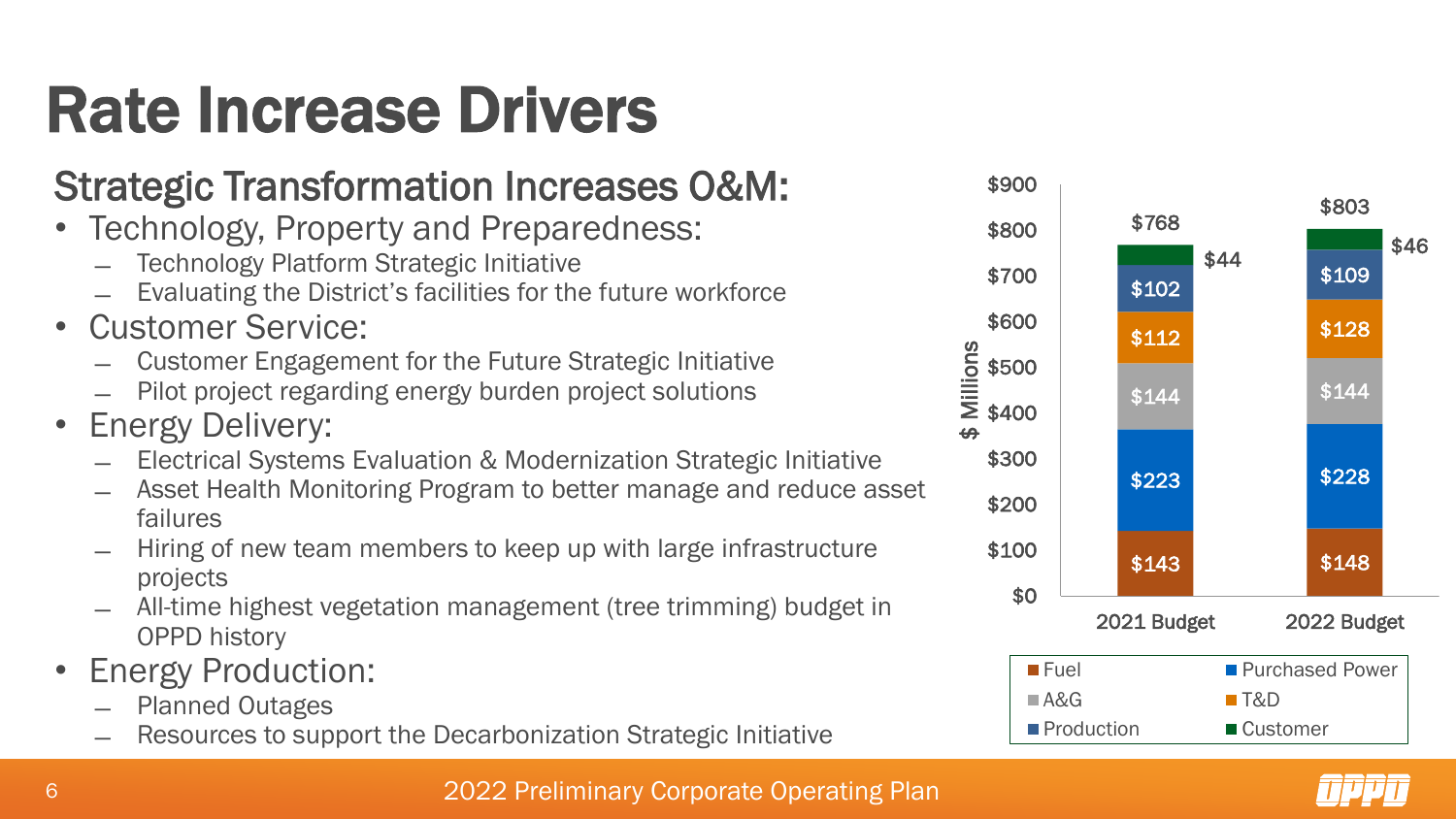### Retail Revenue\*



\*Excludes activity for Rate Stabilization and Decommissioning and Benefit Reserve, Unbilled, and Fuel and Purchase Power Adjustment accruals/reversals

#### 2022 Preliminary Corporate Operating Plan

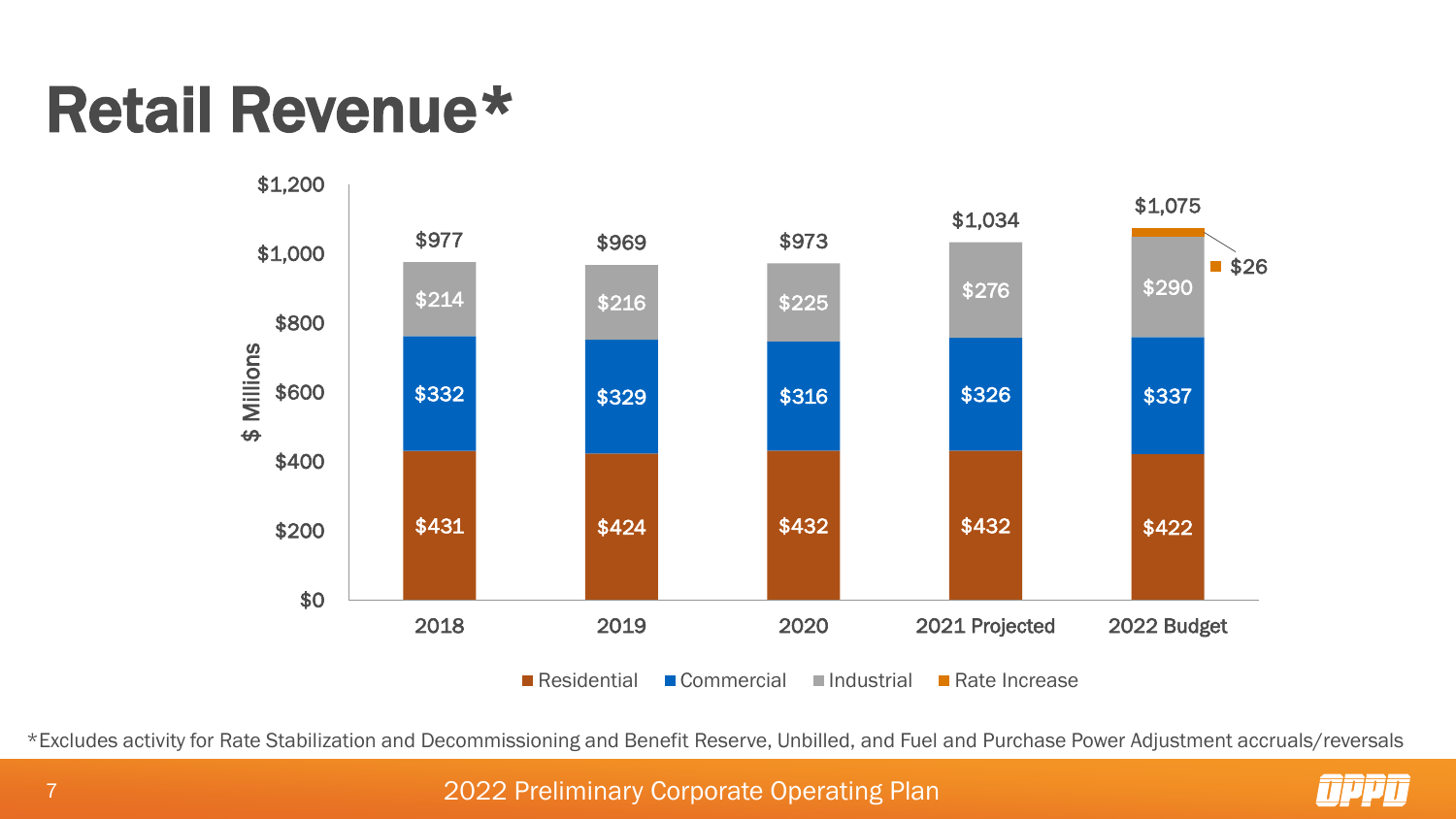### Wholesale Revenue



\*2021 Projection Other category is disproportionately large do the to February Polar Vortex weather event.

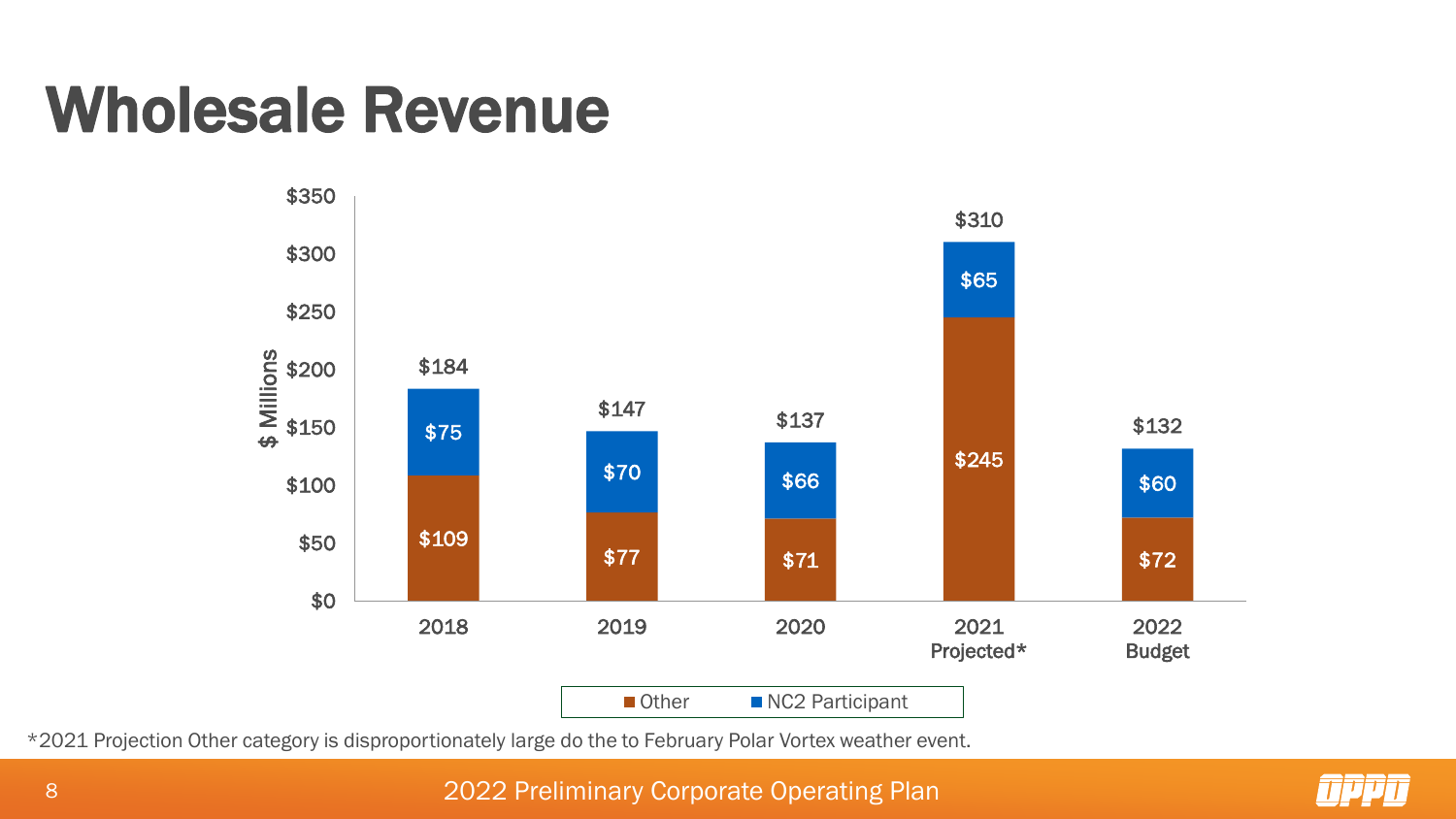#### Other Electric Revenue



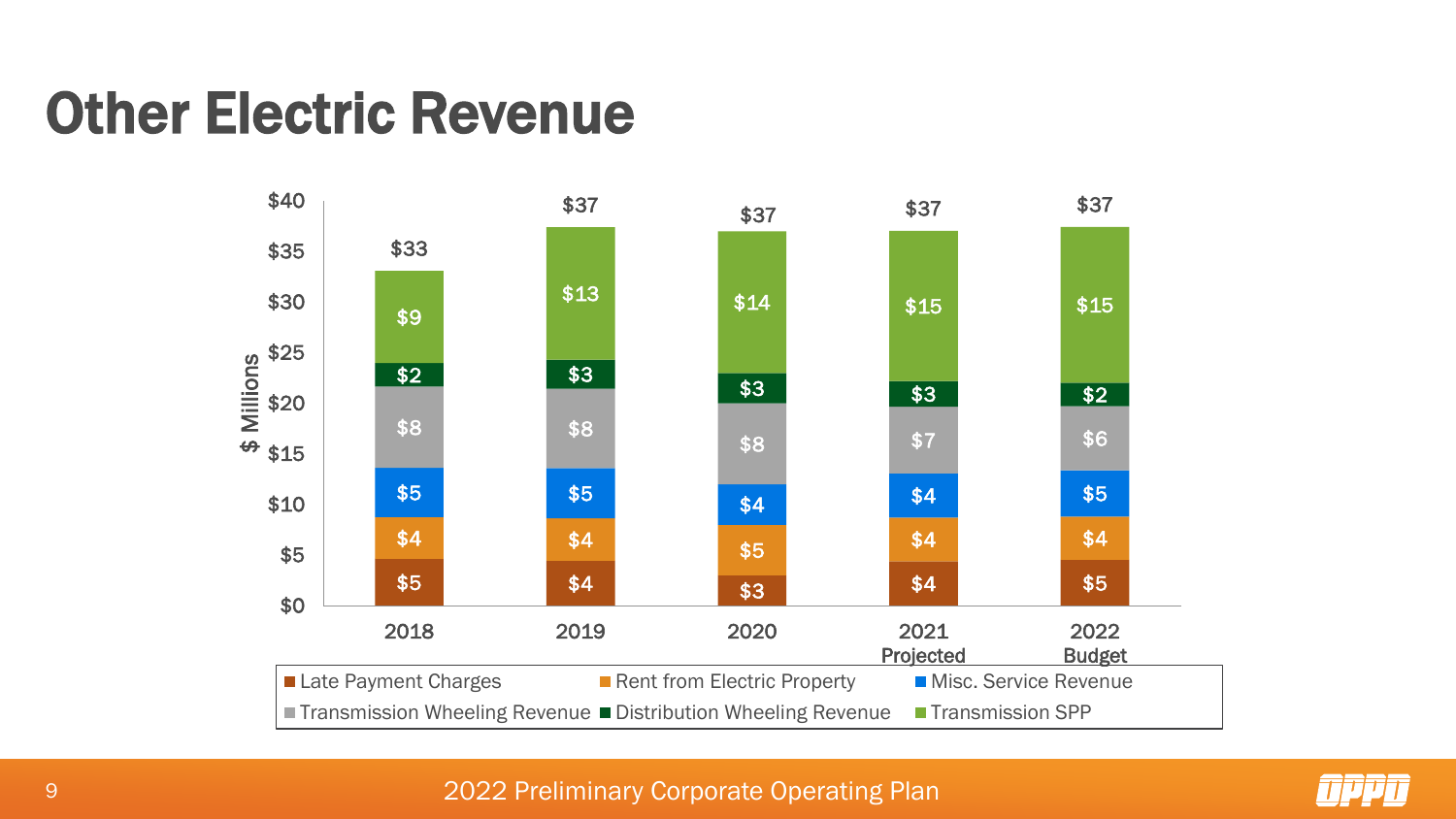## Operations and Maintenance Expense\*



\*Excludes Fort Calhoun Station decommissioning funding and expenditures

\*Operations and Maintenance Expenses presented by FERC accounts, as opposed to business units

\*\*2021 Projection is disproportionately large in Purchased Power due to the February Polar Vortex weather event and A&G due to the use of the Decommissioning and Benefits Reserve Account to fund the Pension Liability.

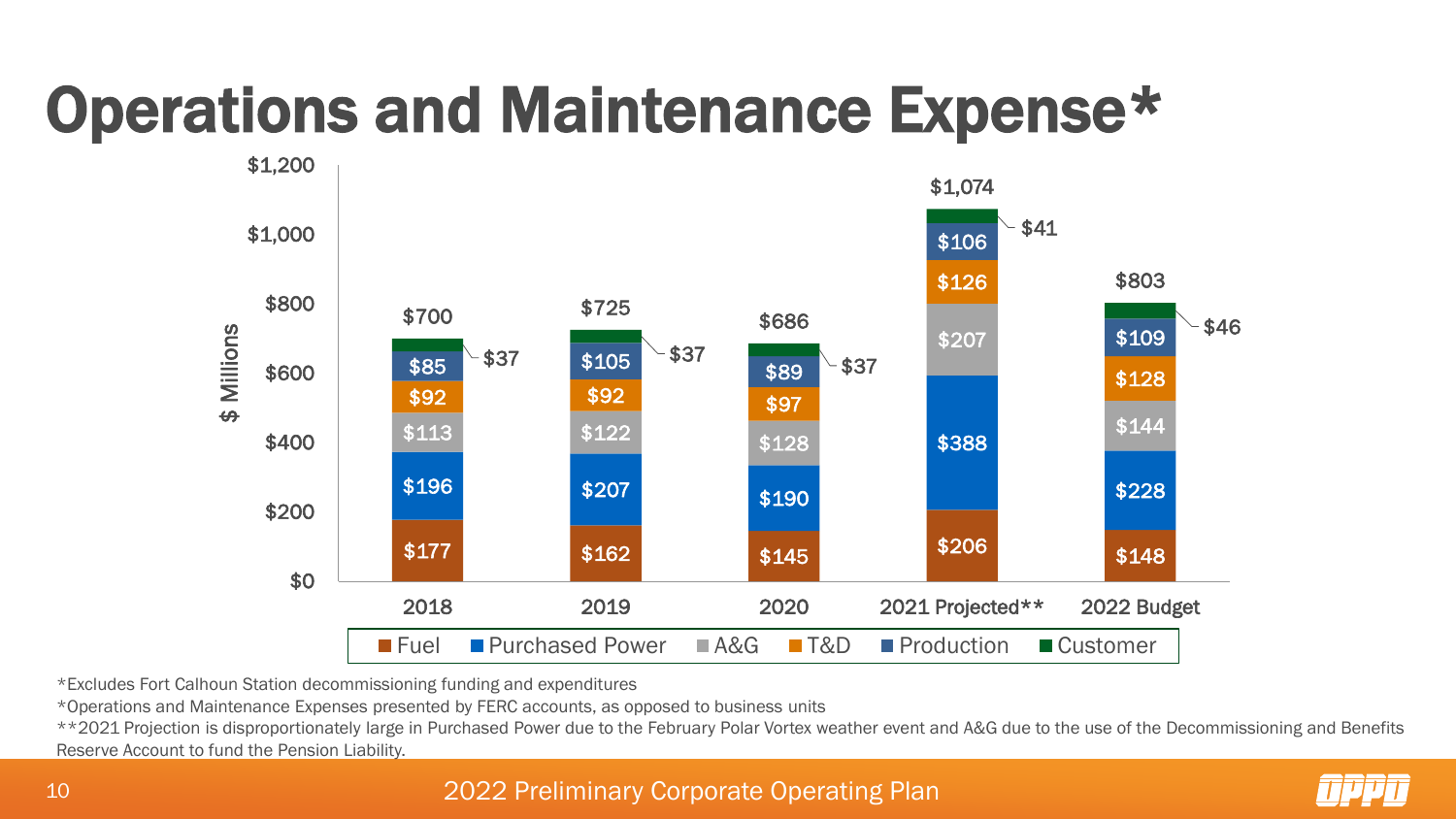### Net Income





2022 Preliminary Corporate Operating Plan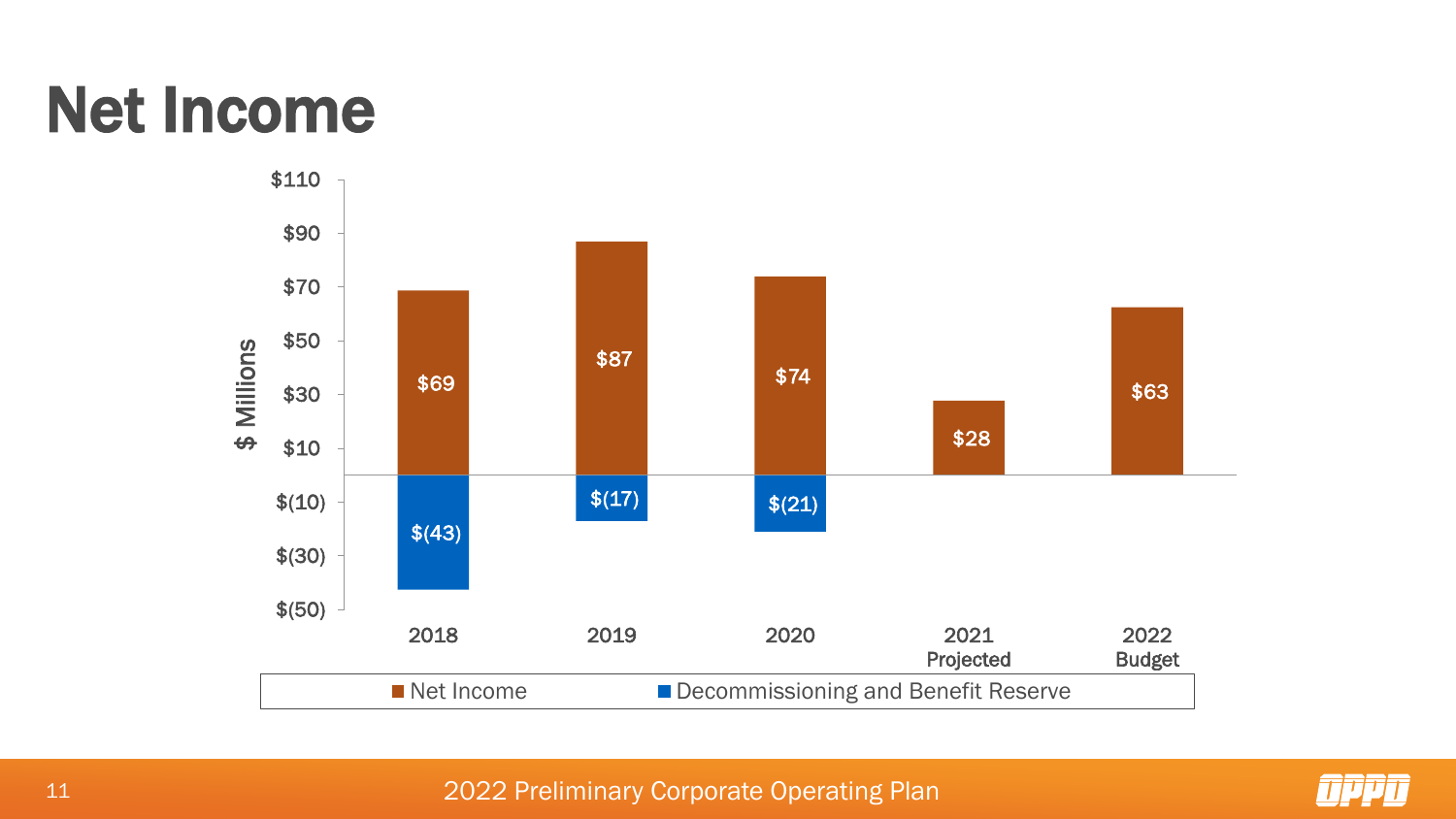# Capital Expenditures



Note: 2022 Budget includes a large increase in Production Plant, which is primarily related to Power with Purpose infrastructure investment.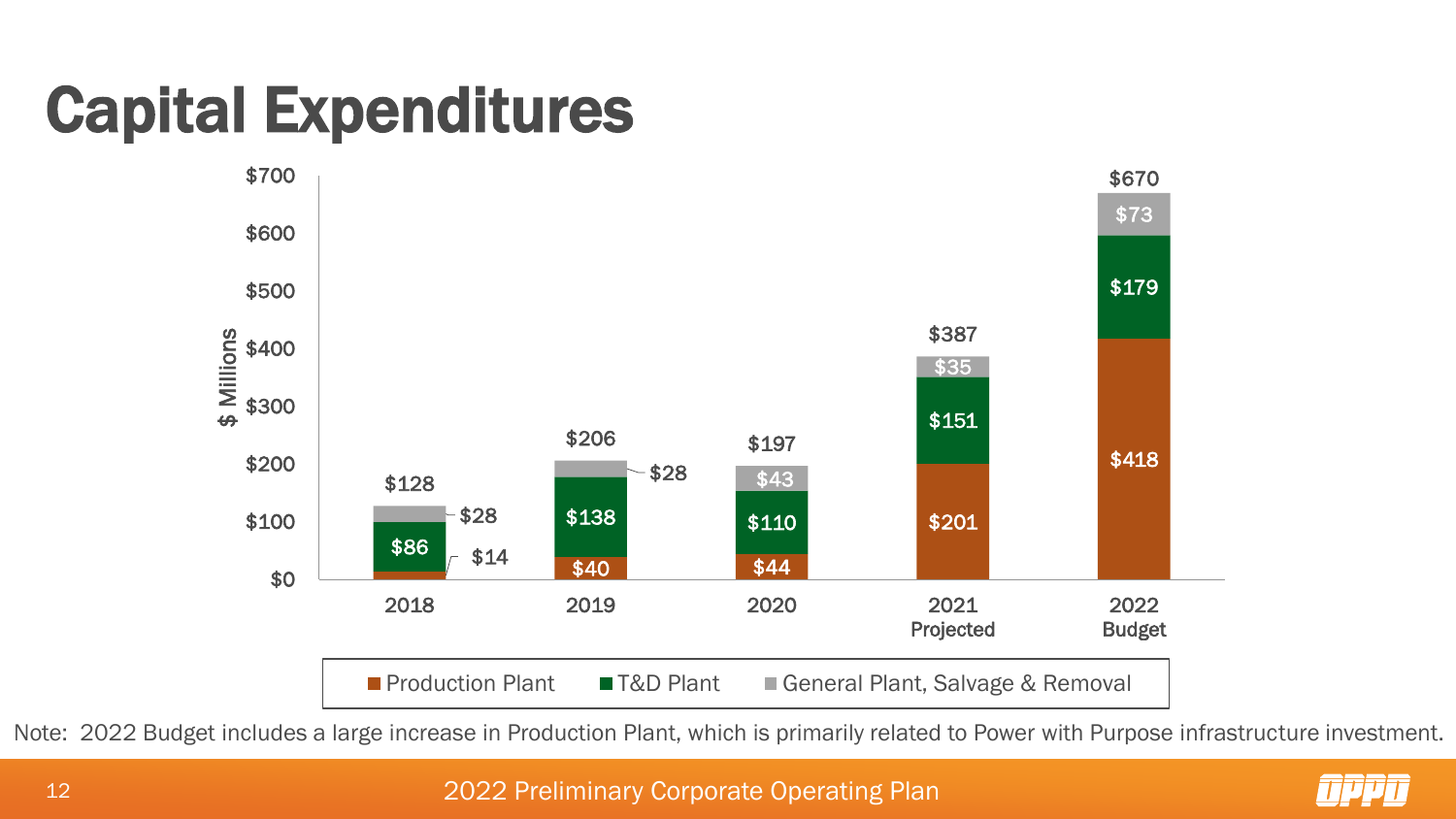# Capital Expenditures Philosophy



- 'Sustain' vs 'Expand' Investment categories used to calibrate 2022 Capital Expenditures budget total.
- Sustain category includes routine capital projects that are aimed at maintaining and improving existing assets and is budgeted at a consistent level year over year.
	- ̶ 26% or \$174 million of the 2022 total Capital Budget.
- Expand category is for new assets planned to be added to the District's asset base, such as the Power with Purpose infrastructure investments.
	- ̶ 74% or \$496 million of the 2022 total Capital Budget.
- This philosophy is important to ensure that existing assets are still receiving sufficient investment at a time when the system is undergoing significant expansion.

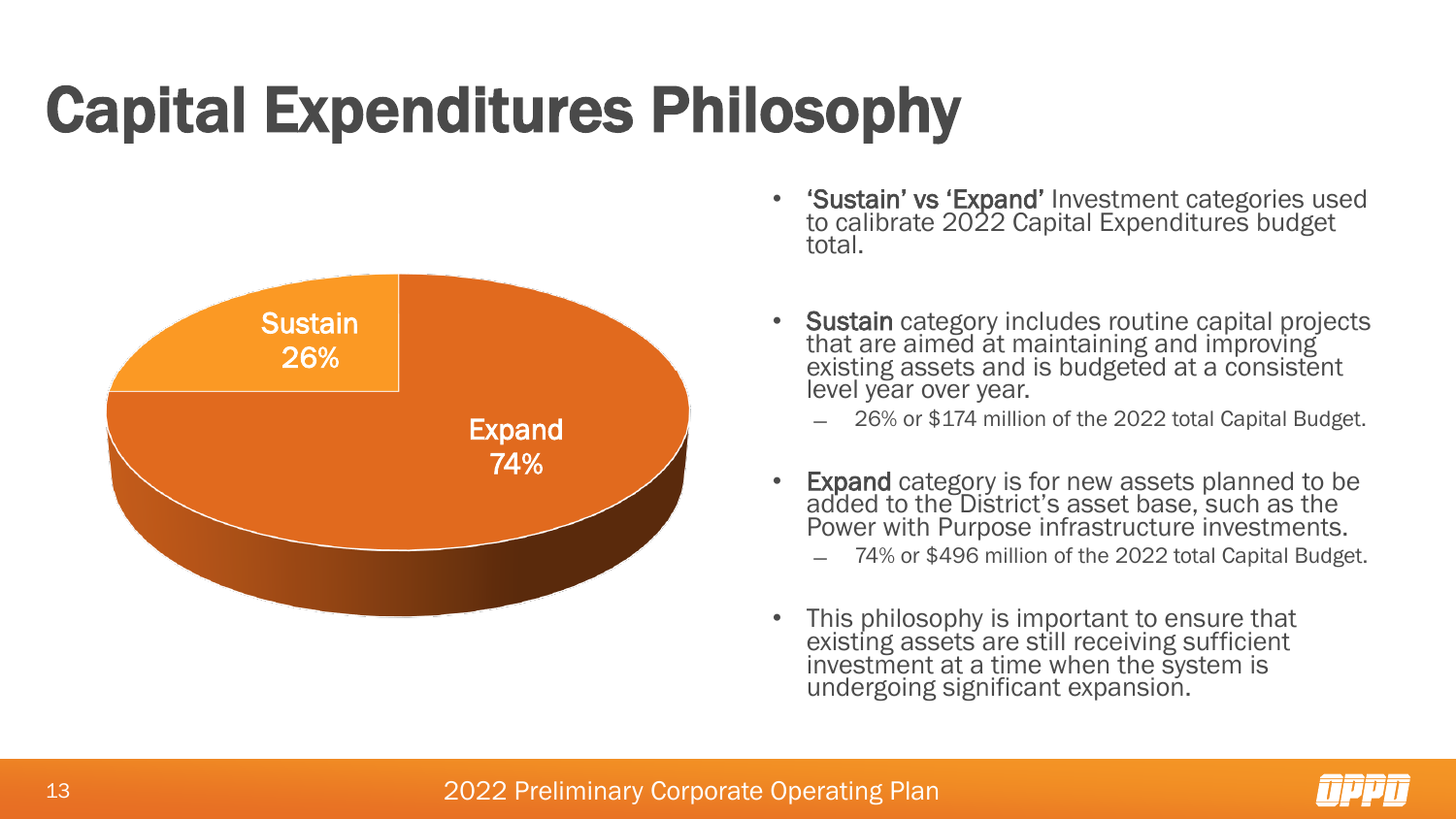# Long-Term Debt Financings\*



\* Principal amounts reflected, which are different than the net proceeds amount, as a result of premiums and discount values yielded on the issuance.

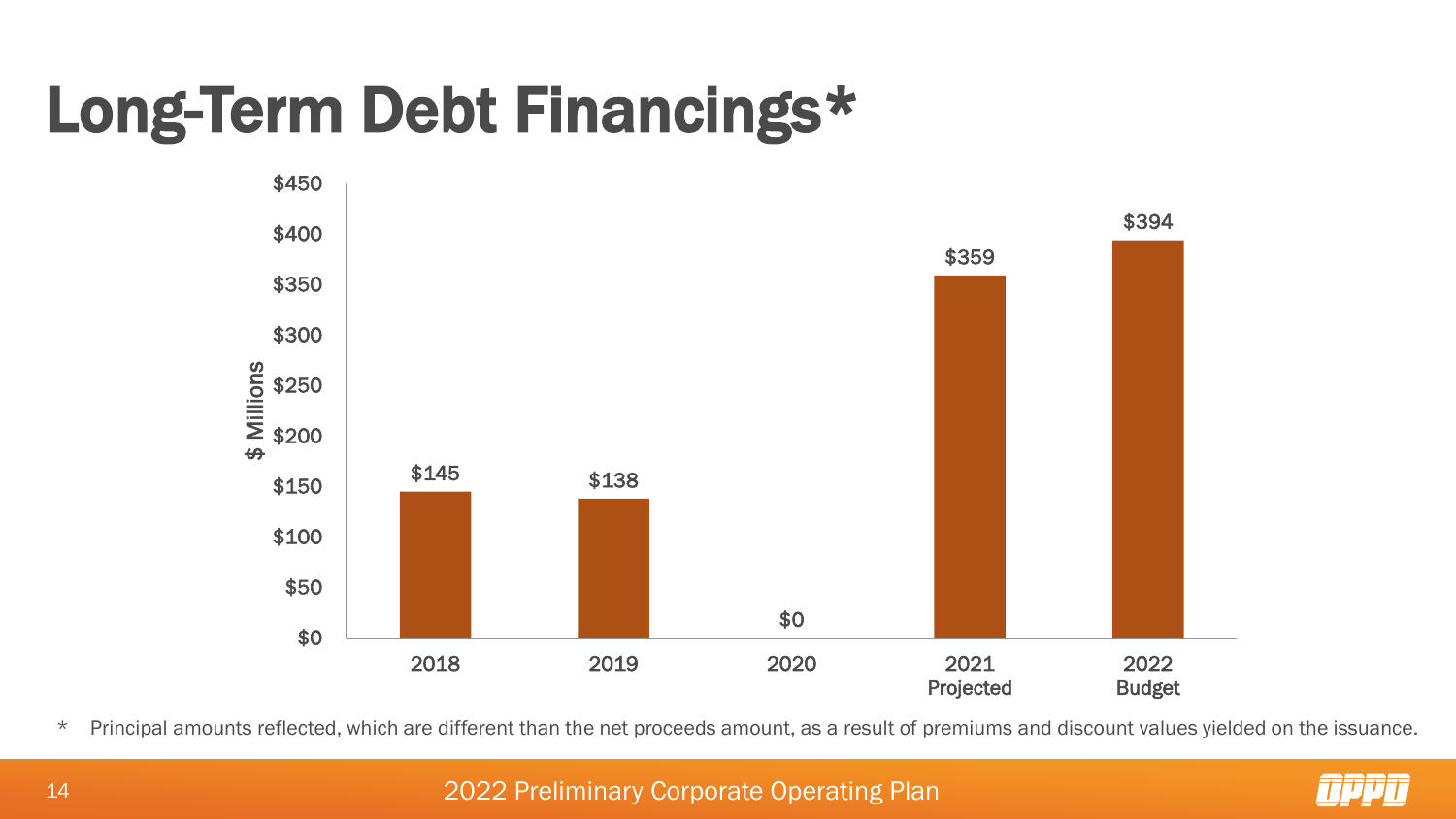### Days Cash On Hand\*



\* Number of days that operating expenses can be paid with current cash, excluding liquidity facilities

\* Supports Board Strategic Directive Policy SD-3: Access to Credit Markets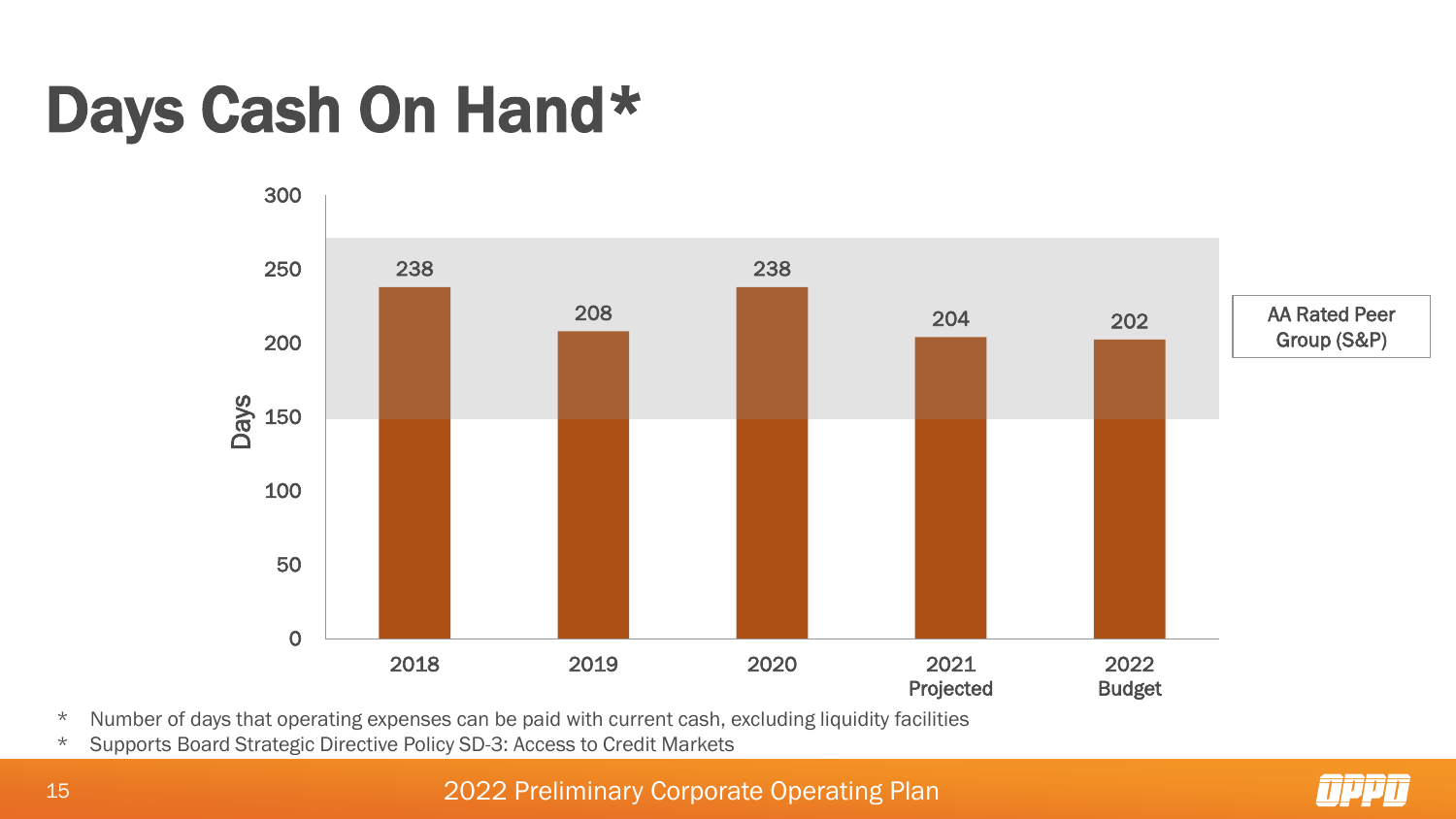#### Debt Ratio\*



\* Total Debt Outstanding as a percentage of Total Capitalization at year end

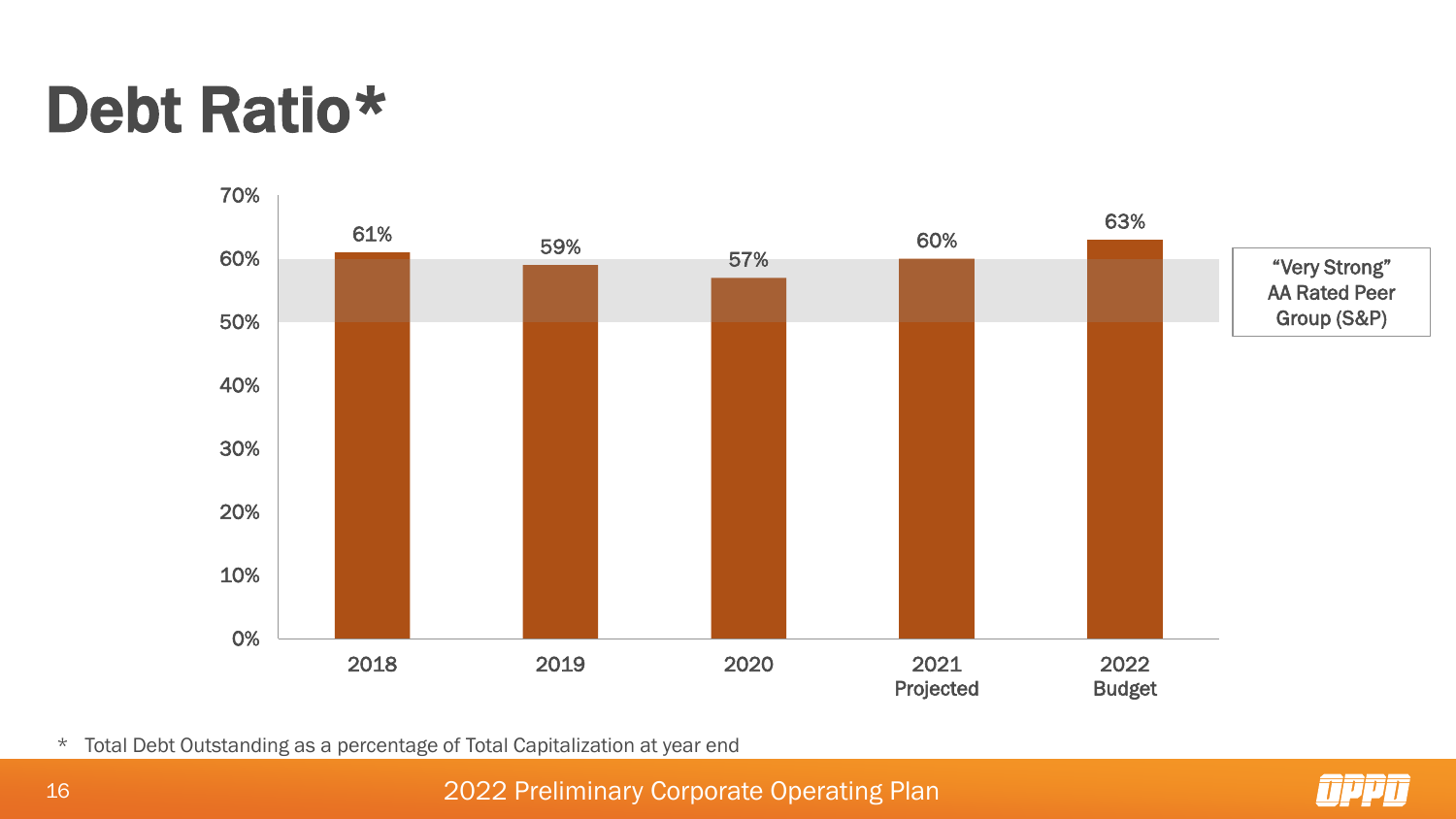#### Rate Stabilization Account Balances\*



\* At year end

2022 Preliminary Corporate Operating Plan

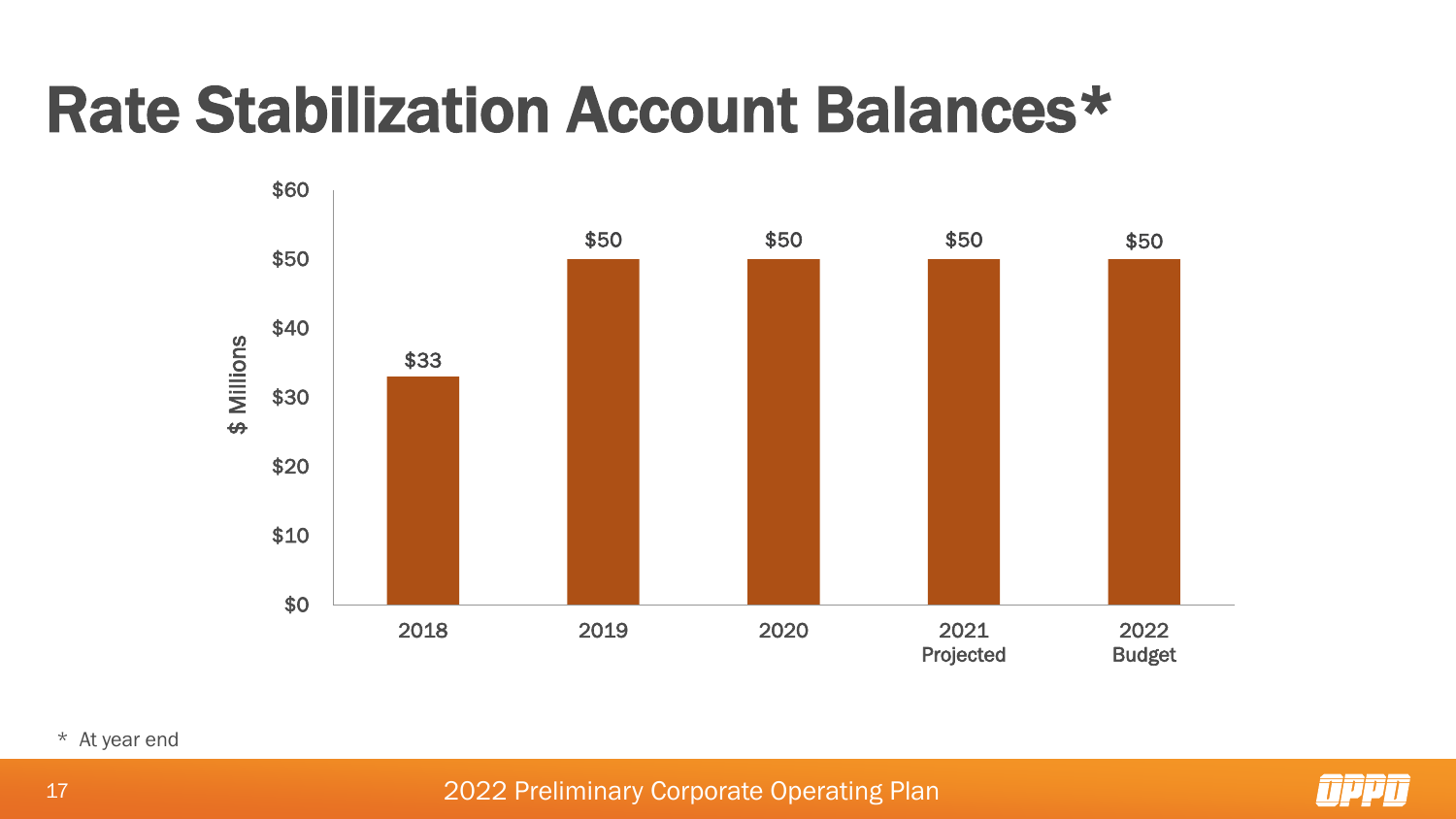#### Decommissioning & Benefits Reserve Account **Summary**

- The Decommissioning and Benefits Reserve Account (DBRA) was established by the Board in 2016 as a tool to manage the District's two largest liabilities.
- The DBRA is authorized to fund:
	- ̶ future decommissioning expenses beyond what was established in the current funding plan in any given year
	- ̶ future pension liabilities above the annual required contribution
- Management is authorized to use regulatory accounting to reduce current revenues to fund the DBRA and conversely increase revenues when using the DBRA in the future.
- The DBRA reserve amount is currently \$115 million.

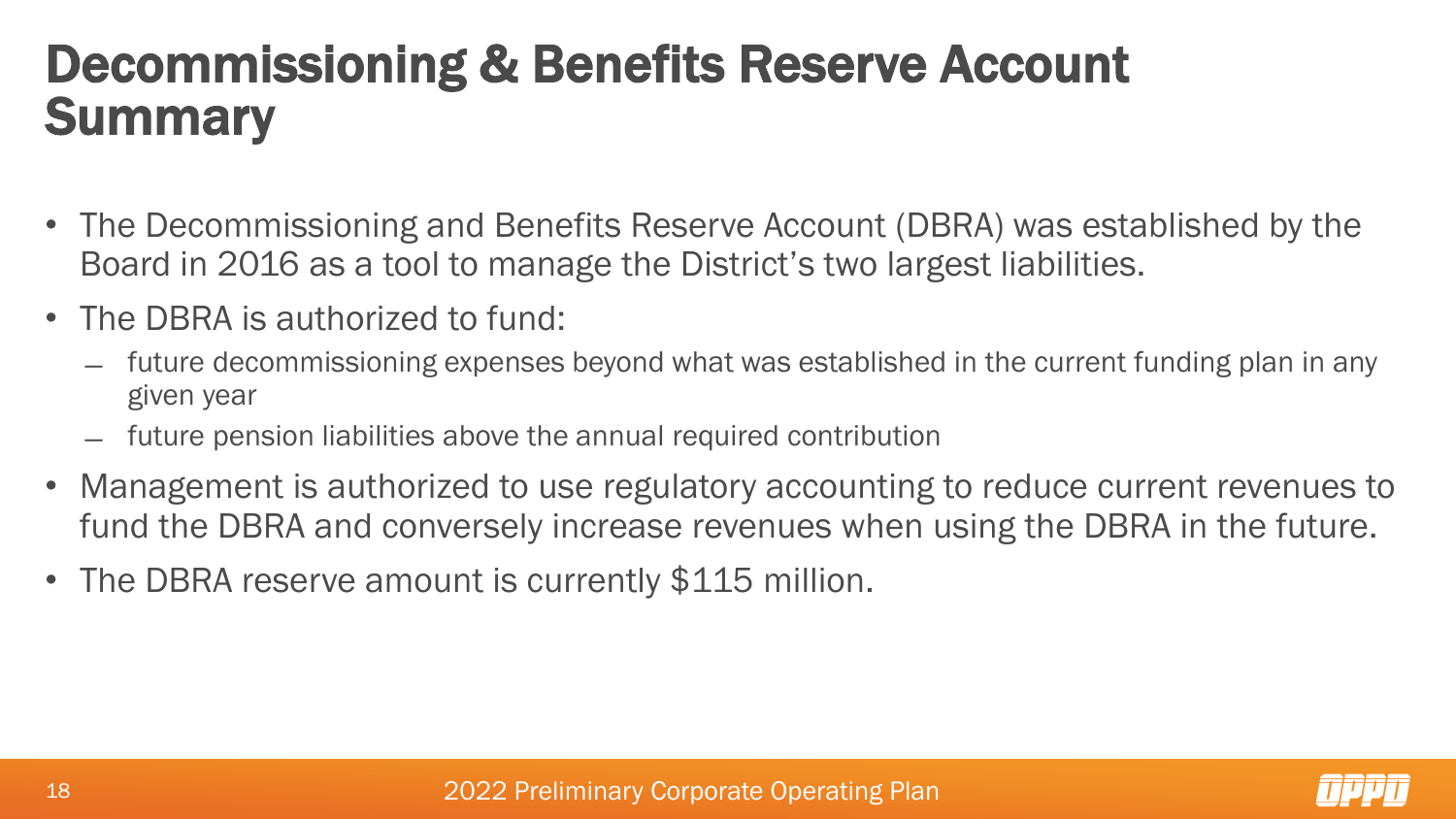#### Decommissioning & Benefits Reserve Account Analysis & Conclusion

#### Probabilistic Analysis

- Developed a probabilistic model that determines whether reductions in the DBRA to support the Retirement Fund will reduce the probability of fully funding decommissioning
- Model variables include decommissioning expenses, funding levels, investment returns, and refunds for spent fuel

#### **Conclusions**

- The Retirement Plan will be the largest OPPD unfunded liability as of January 1, 2022
- The ERM process has identified possible worst case increase in decommissioning costs of \$20 million
- The probabilistic model indicates that 75% chance of fully funding decommissioning costs with a \$20 million DBRA balance to support additional decommissioning expenses

#### Action

- Use \$95 million from DBRA to support the Retirement Plan in December 2021
- The remaining \$20 million DBRA balance can be used to support decommissioning expenses through 2025

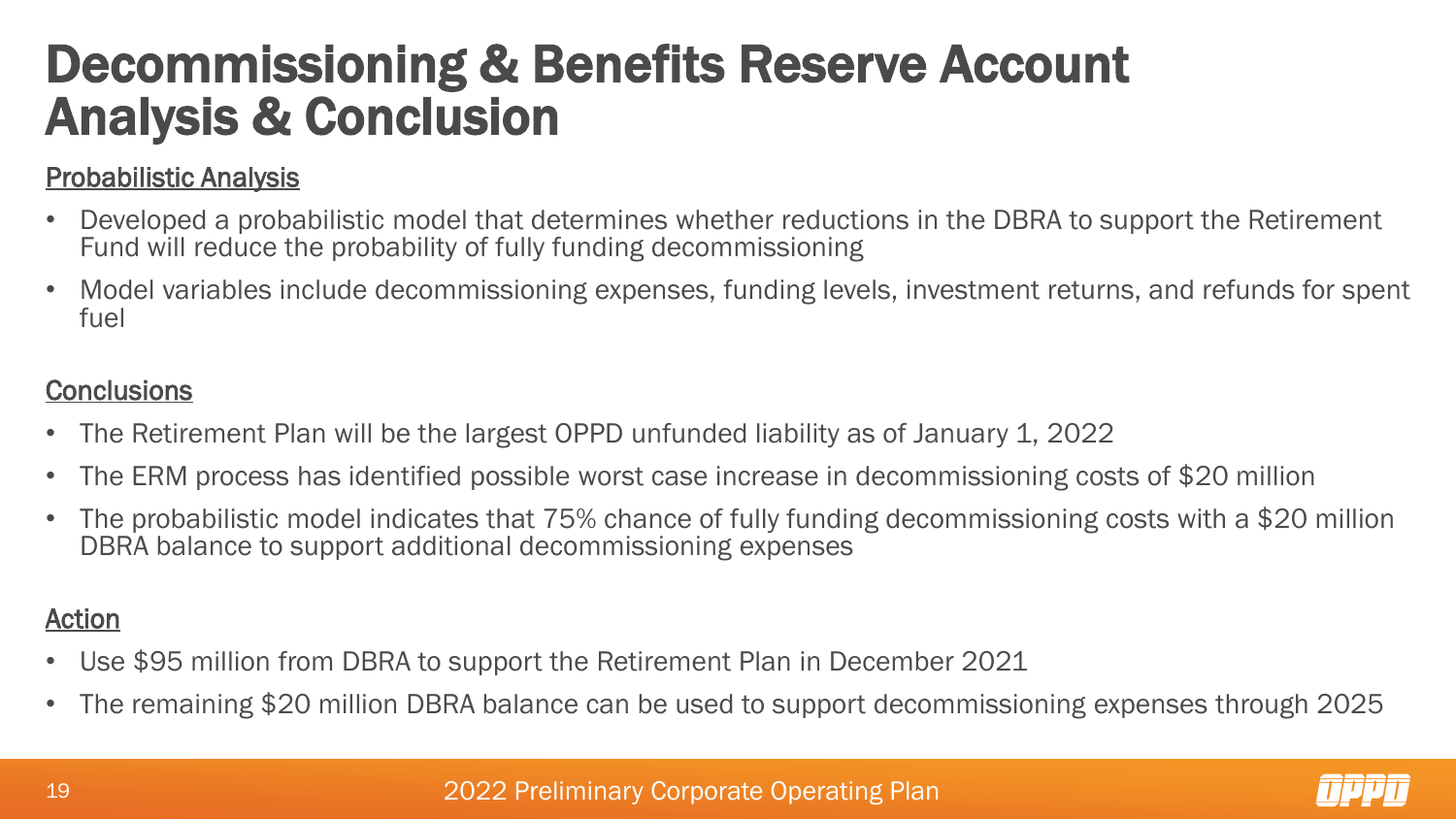#### Retirement Fund Funded Ratio & Discount Rate



\* Projected and assumes a \$95 million contribution from the DBRA Reserve

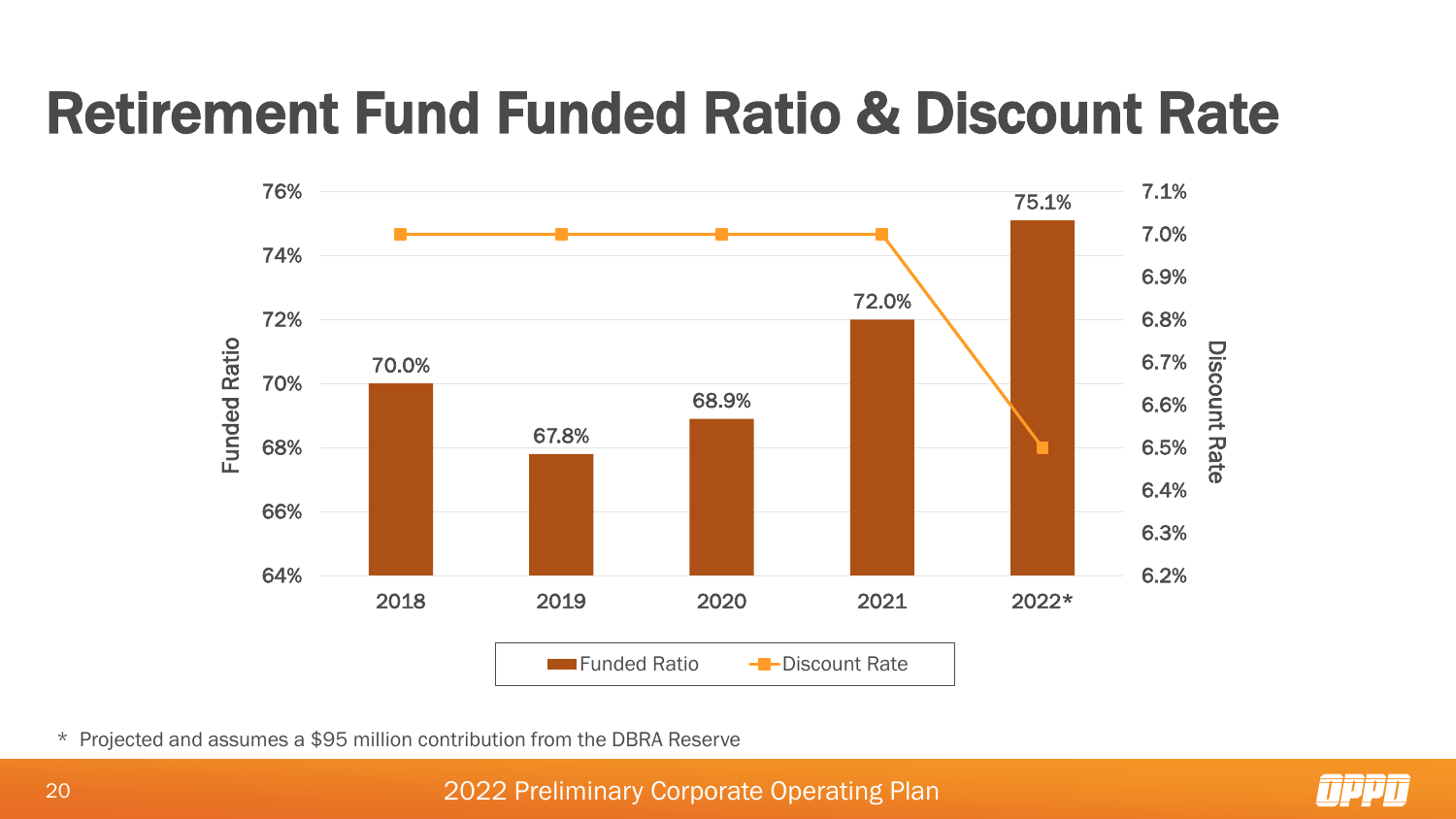#### Decommissioning and Benefit Reserve Account Balances\*



#### \* At year end

\* Values adjusted for following year balance sheet totals and reflect the reserve liability

2022 Preliminary Corporate Operating Plan

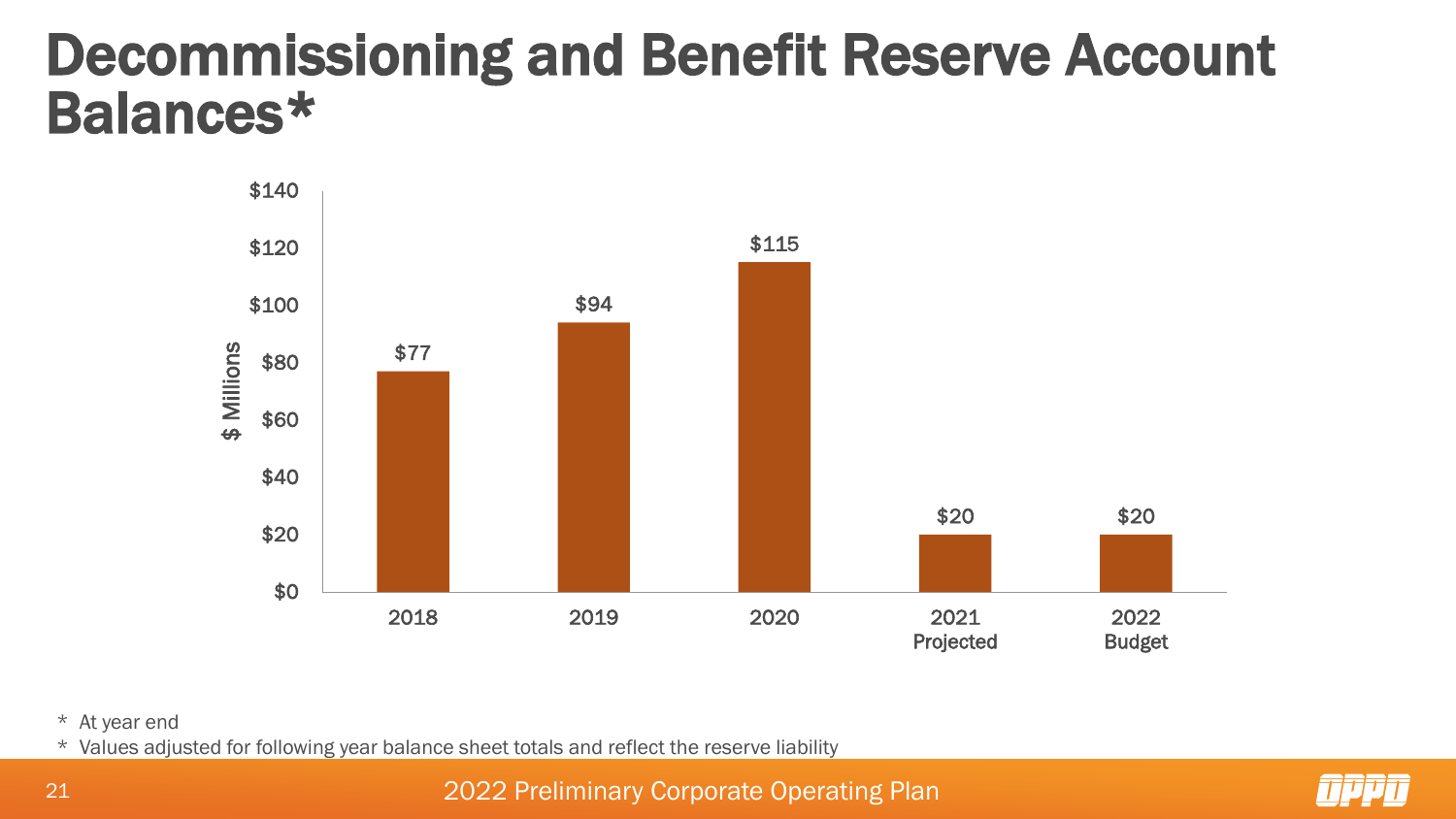#### Coverage Ratios\*



\*Number of times that Net Revenue covers Debt Payments - Supports Board Strategic Directive Policy SD-3: Access to Credit Markets \*\*2021 Projection reflects the use of \$95 million of Decommissioning & Benefits Reserve Account

2022 Preliminary Corporate Operating Plan

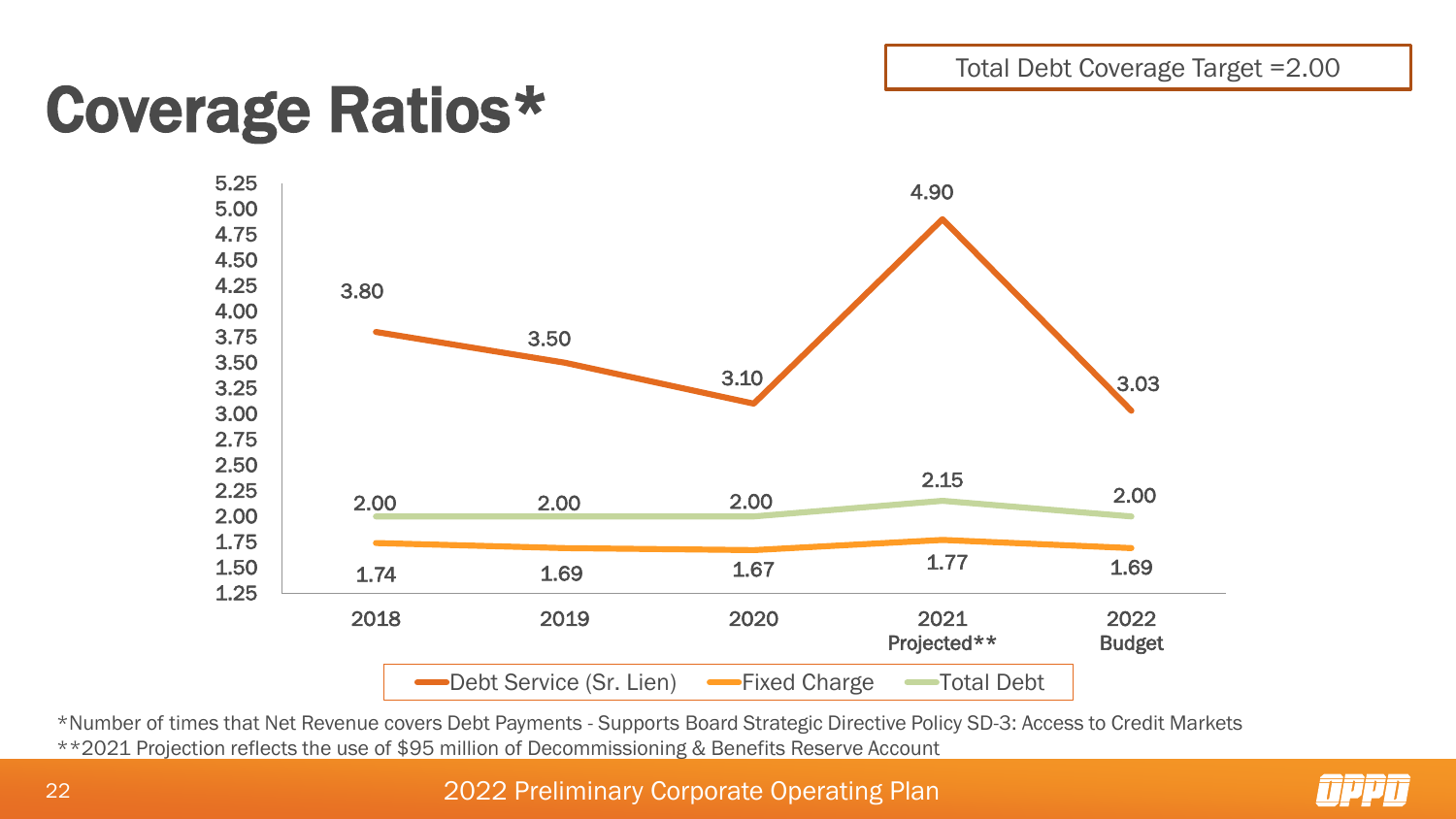## The Brattle Group Inc.

- Virtual Half Day Reviews Held September 27<sup>th</sup>, 30<sup>th</sup> and October 6<sup>th</sup>
	- ̶ Customer Usage Forecasts / Methodology
	- ̶ Revenue Forecasts
	- ̶ Resource Planning
	- ̶ Generation Plan / Scheduling
	- ̶ Fuel Budget
	- ̶ Operation & Maintenance Expense Budget
	- ̶ Fort Calhoun Station Decommissioning
	- ̶ Capital Expenditure Plan
	- ̶ Preliminary review complete, final report expected in December

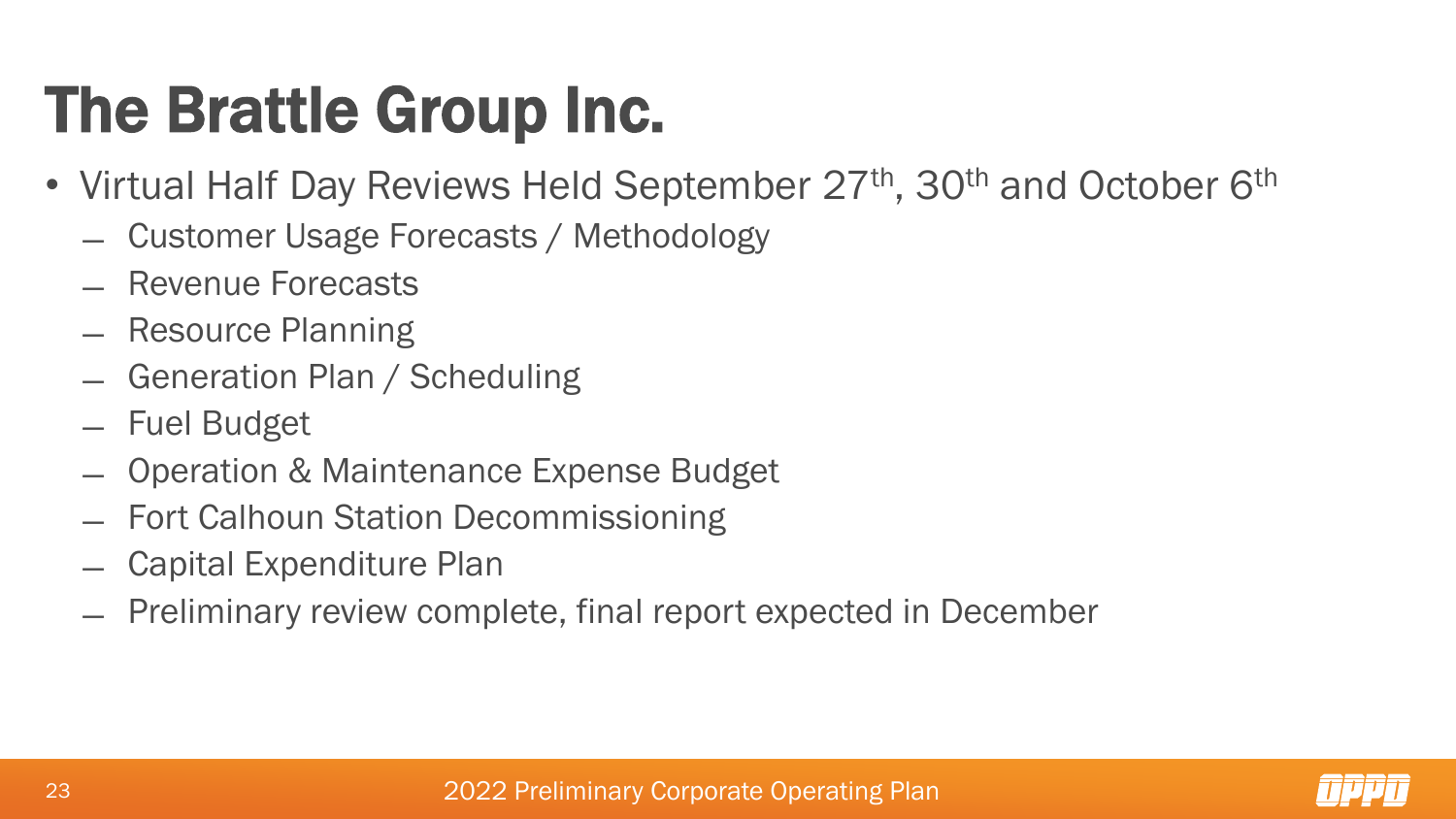# Next Steps

- 2022 Preliminary COP posted on OPPD.com for customers to review
- Present a summary of changes between the Preliminary and Final COP at the December Finance Pre-Committee meeting
- Present a summary of changes between the Preliminary and Final COP at the December Board of Directors Committee meeting on December 14th
- 2022 Corporate Operating Plan will be disseminated to the Board on December 16<sup>th</sup>
- Proposed Board approval of the 2022 COP and 2022 Rate Action at December Board meeting on December 16<sup>th</sup>

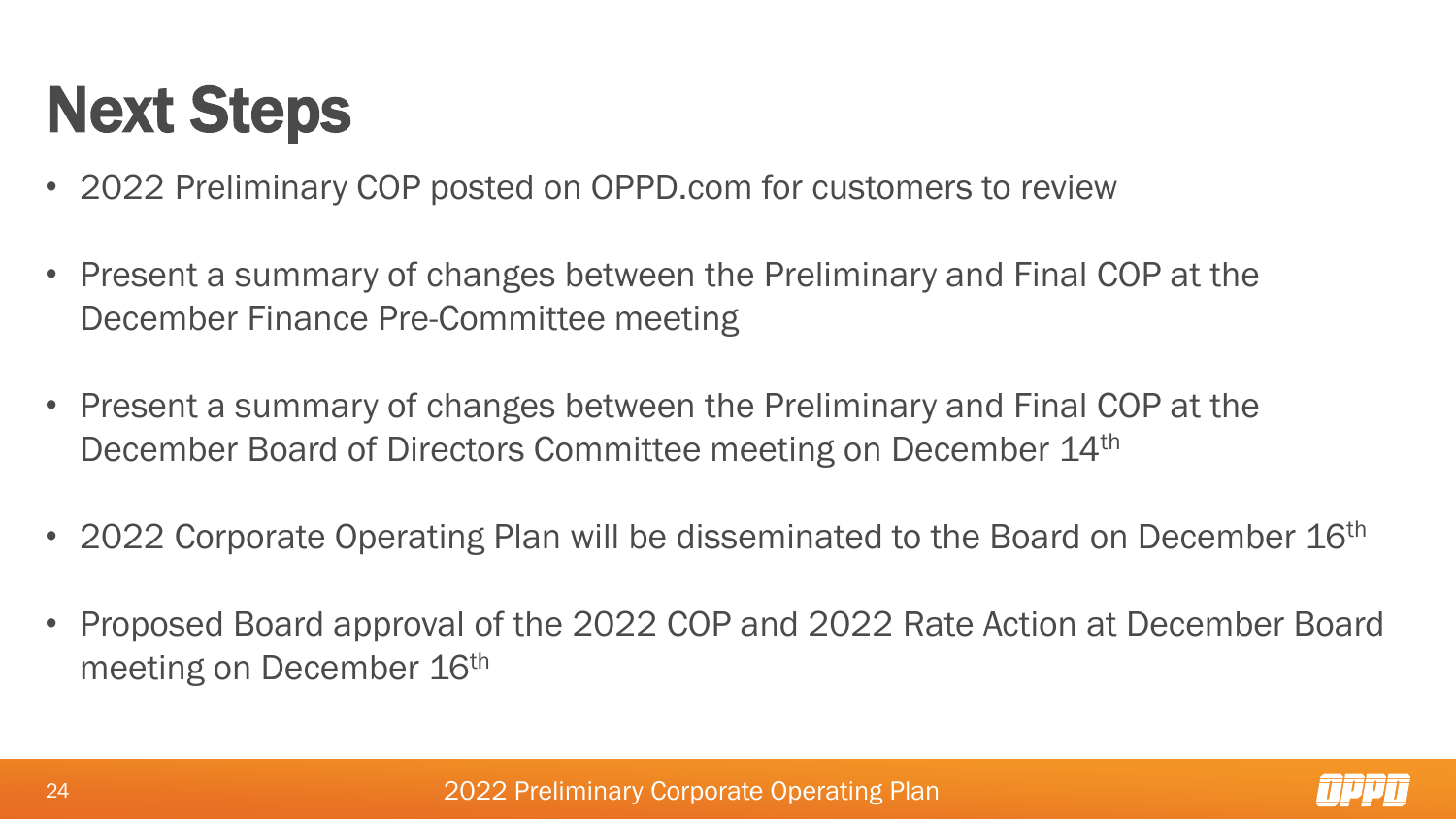

# 2022 Rate Case Update

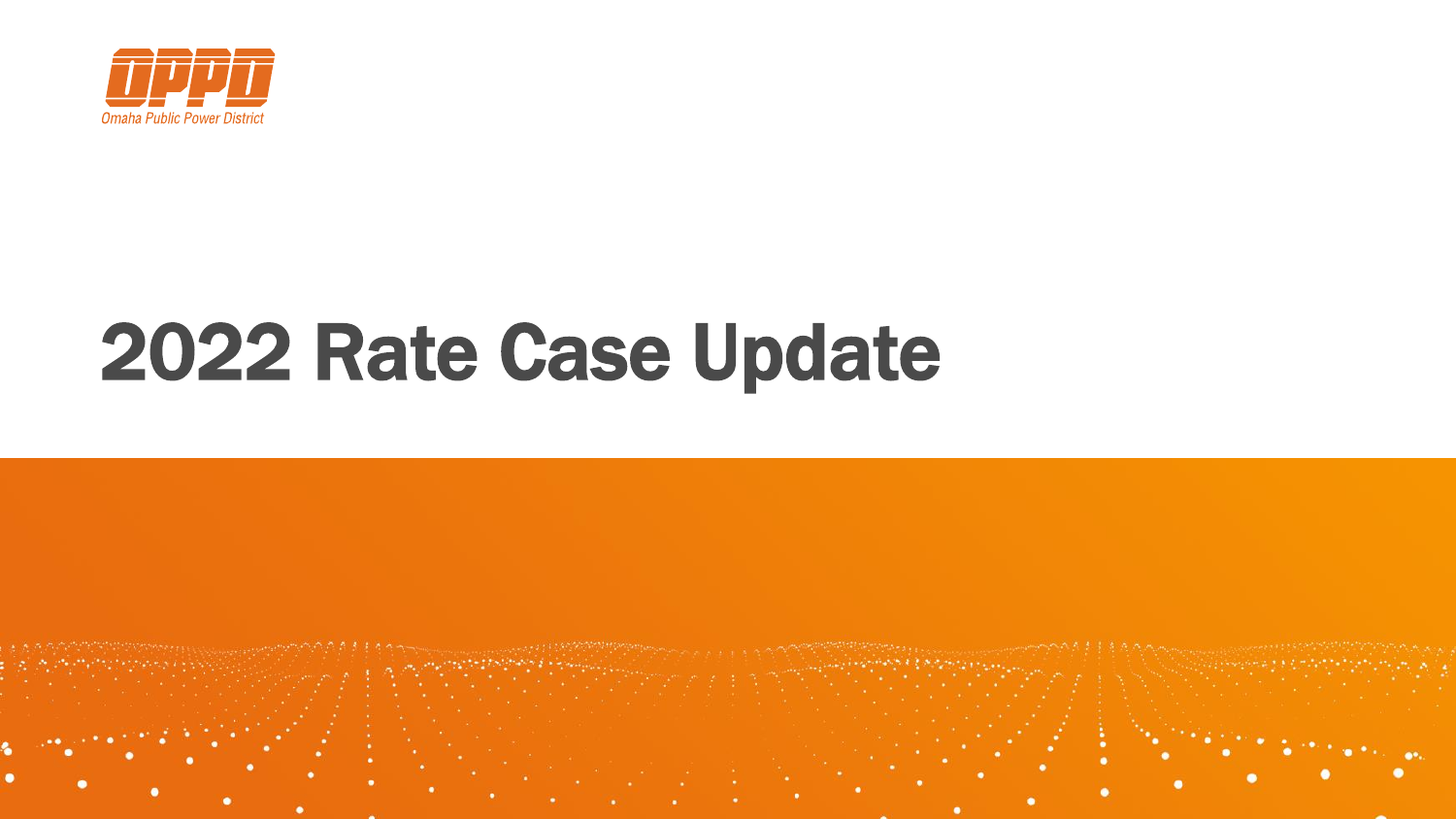### Rate Making Overview





2022 Preliminary Corporate Operating Plan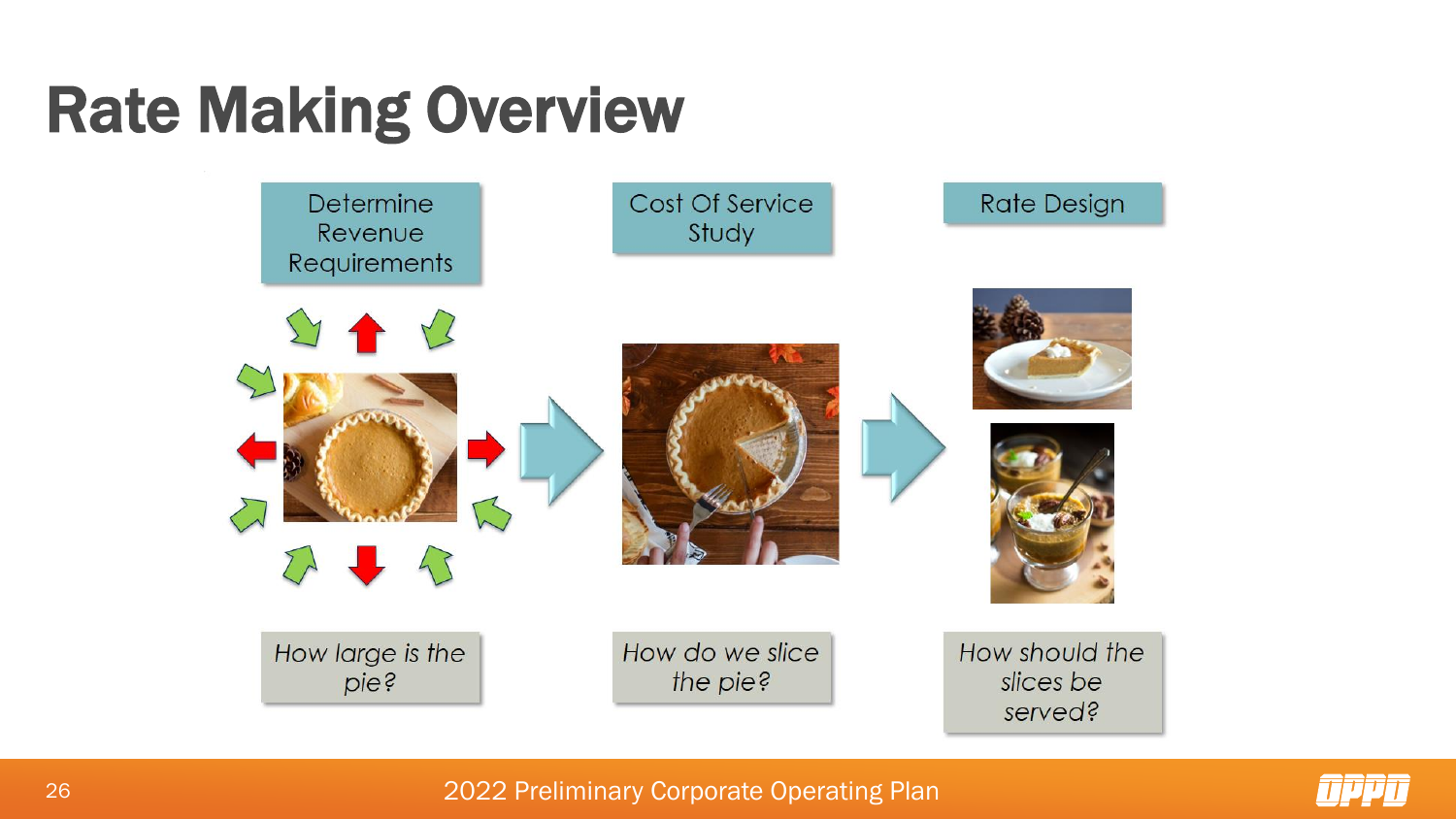# Rate Making Overview

#### Steps in an Embedded Cost of Service Study

Step 1: Functionalization

Step 2: Classification

Step 3: Allocation

- Key question to be asked at every step in the process:
	- ̶ What caused the costs to be incurred? (cost causation)

Step 4: Rate Design

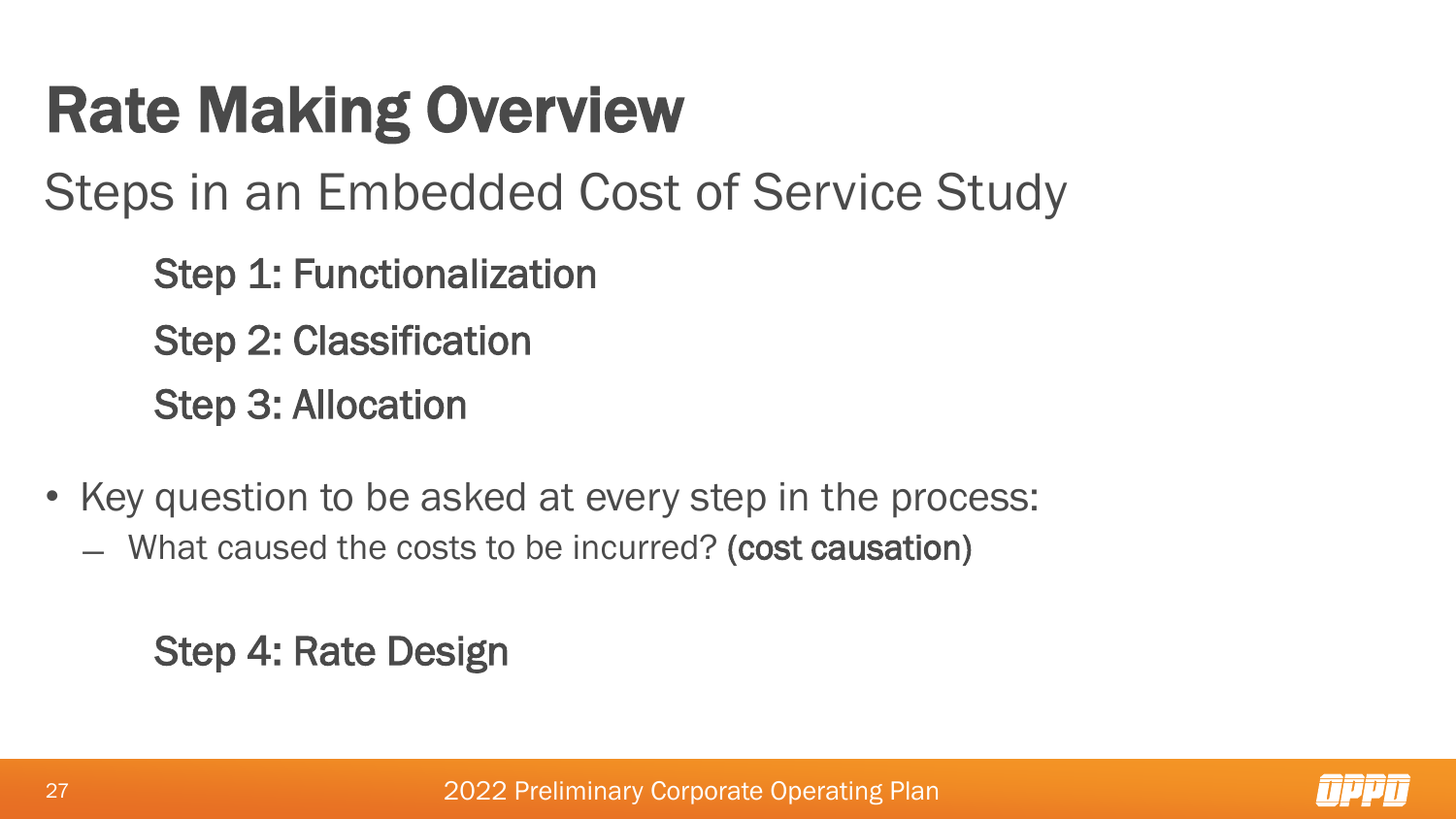# Cost of Service Study

Process and Approach to Rate Design

- Over the last 3 years, with our rate consultant, we have made improvements to modernize OPPD's Cost of Service Study
	- ̶ Allows us to complete the study in a fraction of the time it historically took
	- Able to look at different scenarios to be able to see how changes will impact rates
	- ̶ Continue to add advanced modeling techniques to the study to support future rate options
- After the Resource Optimization Sessions have concluded and budget templates are entered, we begin the COS study process
	- ̶ Pull data into the Cost of Service Study
	- ̶ Verify the revenue requirement needed
	- Identify shortfalls at a customer class level
	- Begin designing rates to recover the shortfall
- Setting Rates Make sure rates are set correctly to help us prepare for the future, make better decisions, and send more accurate price signals
	- ̶ Cost causers are allocated the cost they cause the District in order to serve them
- The Brattle Group has reviewed the Cost of Service Study and supports the proposed rate changes

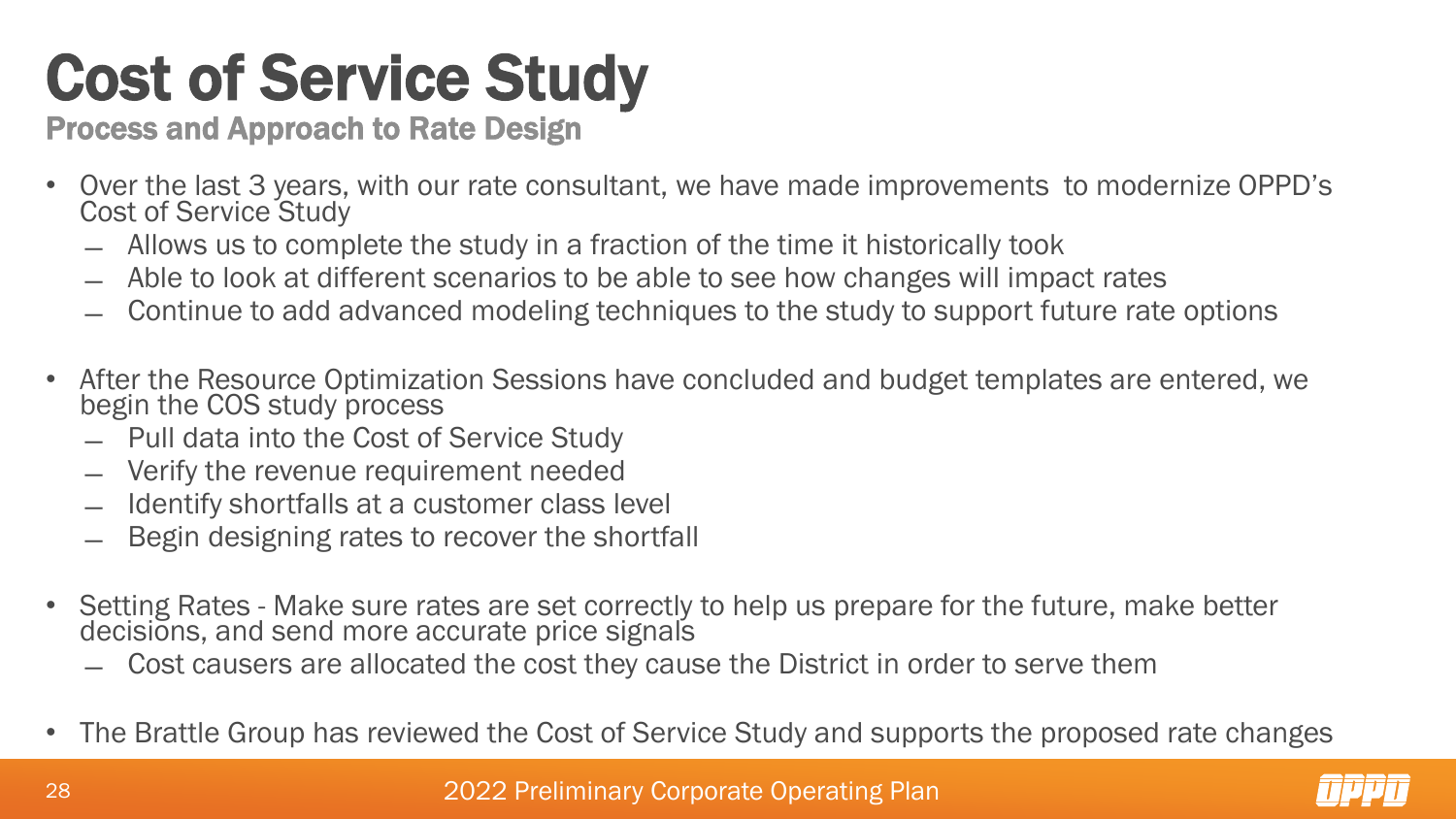#### 2022 Rate Changes

Proposed Percent Increase by Customer Class

| <b>Proposed Percent Increase by Customer Class</b> |                    |                   |            |                 |           |         |
|----------------------------------------------------|--------------------|-------------------|------------|-----------------|-----------|---------|
|                                                    | <b>Residential</b> | <b>Commercial</b> | Industrial | <b>Lighting</b> | Wholesale | Total   |
| Proposed Increase*                                 | 3.2%               | 0.9%              | 3.2%       | 2.5%            | 0%        | 2.5%    |
| <b>Proposed Revenue Increase (\$ Millions)</b>     | 13.49              | 2.81              | 9.26       | 0.43            | 0.00      | \$25.99 |

\*This is an average increase at the customer class level. Rates within the class will have varying increases. Customers within each rate will have varying increases.



2022 Preliminary Corporate Operating Plan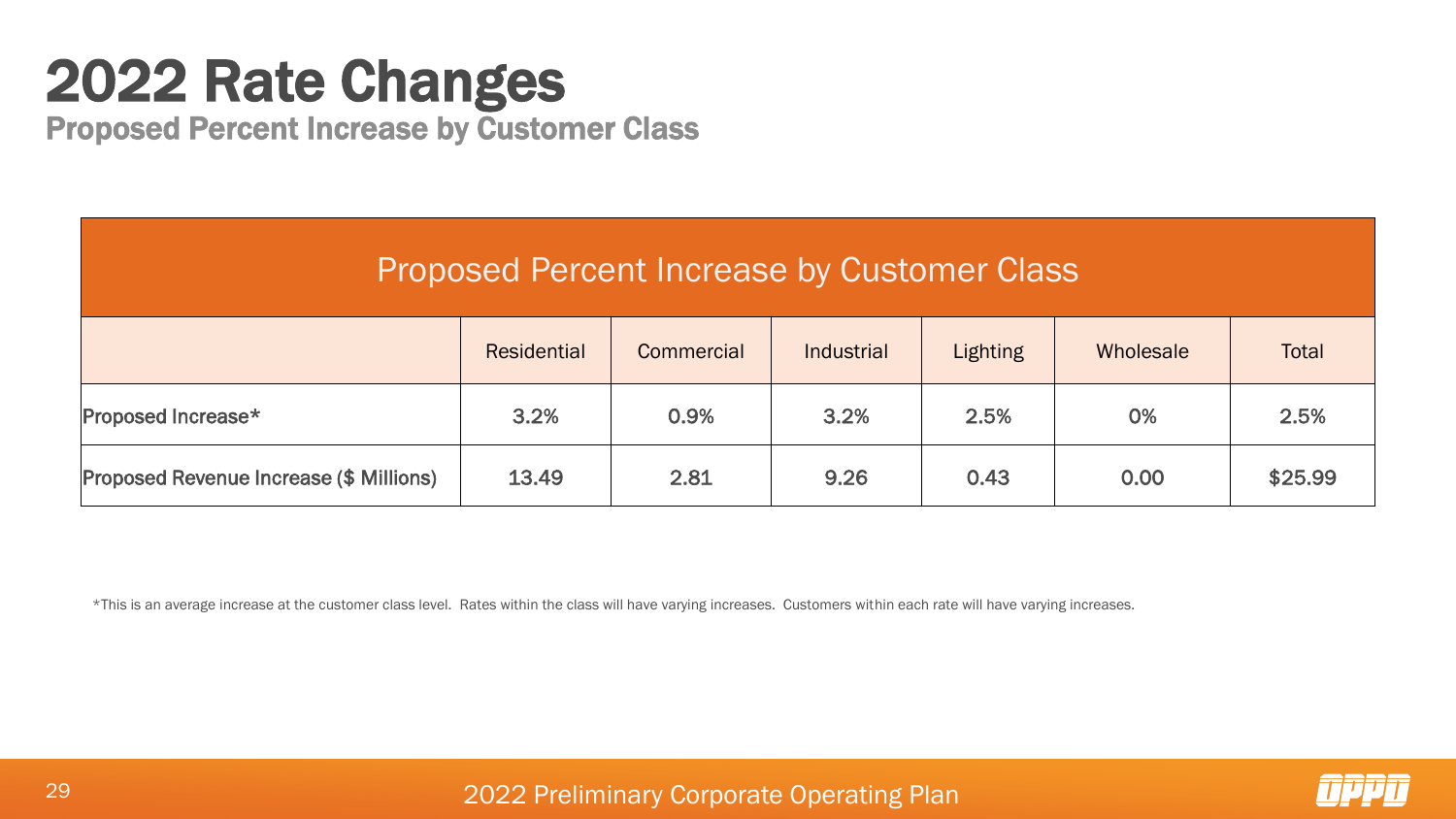### 2022 Rate Changes

Other Rate Items

- Green Power Riders 463A and 463B:
	- ̶ Green Power Riders will be removed as applicable Riders effective 3/31/22.
- Sports Fields and Fairgrounds Service:
	- ̶ Sports Field and Fairground service to be removed effective 1/1/22.
- Three new LED streetlight methods will be added.
- Rider 470: Customer Service Charges- updating the line extension and temporary charges for Residential (F) and General Service (H) and also the Tenant Attachment Fee (I)
- Updating the Monthly Curtailment Credits for General Service Curtailable: Riders 467, 467H and 467L